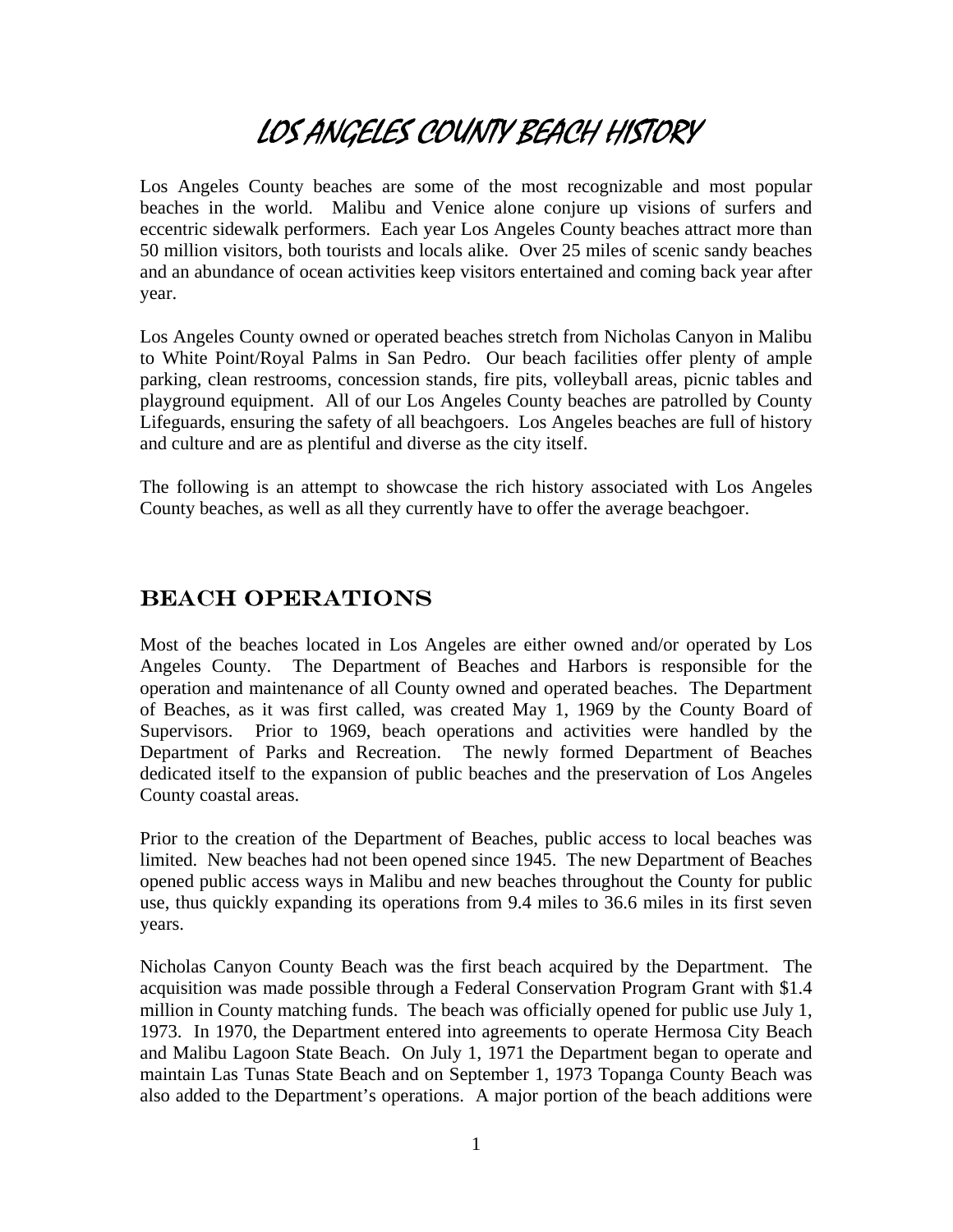made through a June 1, 1975 merger of former City of Los Angeles operated beaches. Will Rogers, Venice, Dockweiler, Royal Palms and White Point Beaches all became a part of the Department's operations through the merger.

The County received grant deeds from the State for eight popular beaches in September 1995; Topanga, Malibu Lagoon, Point Dume, Dan Blocker, Las Tunas, Manhattan, Redondo, and Royal Palms Beaches. Today the County not only operates and maintains the beaches along the Los Angeles Coast but also owns most of them.

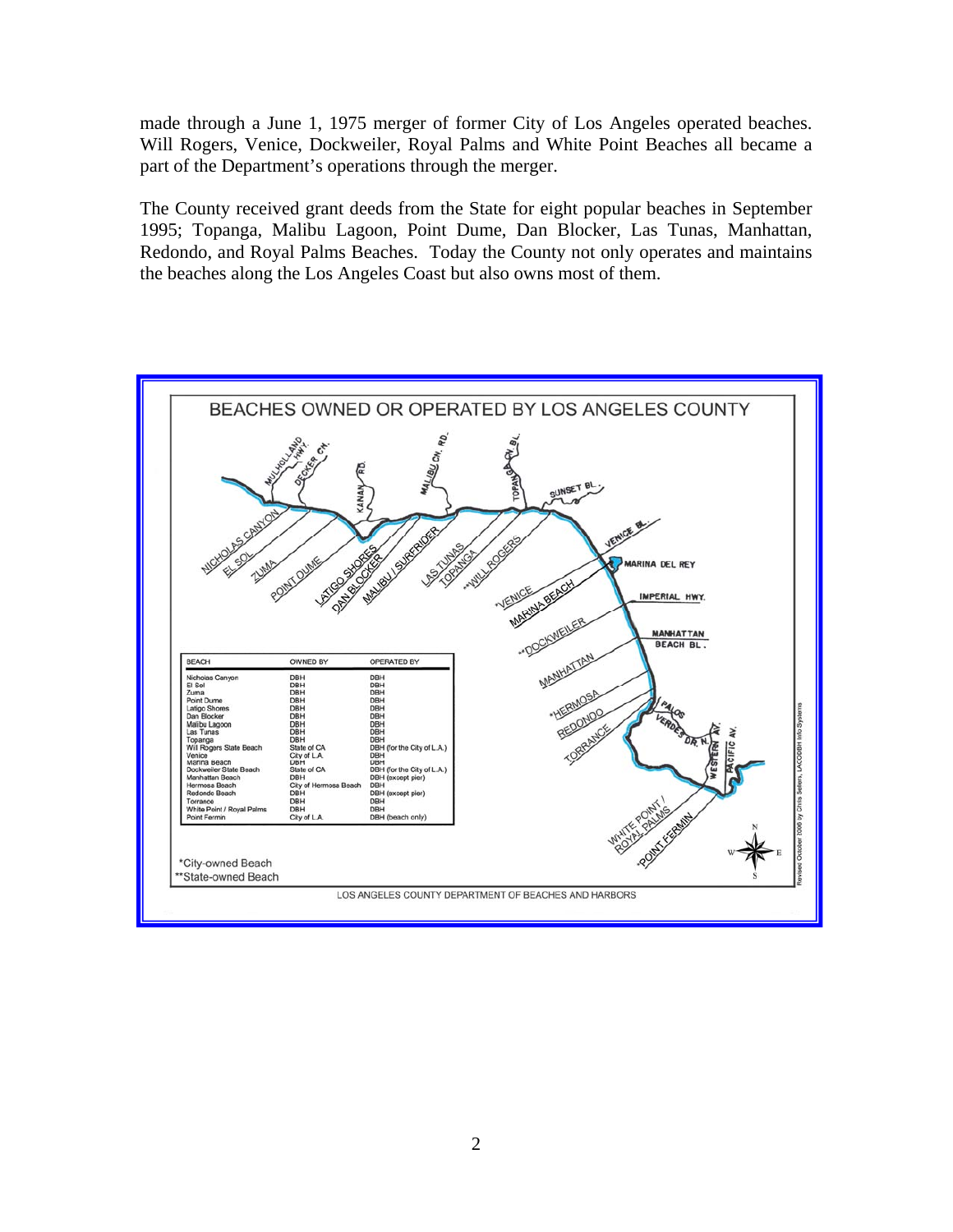#### MALIBU BEACHES-Nicholas Canyon to Topanga

The City of Malibu has the largest stretch of beaches in Los Angeles County. Malibu encompasses Nicholas Canyon, Zuma, Point Dume, Dan Blocker, Las Tunas, Topanga, and of course Malibu Surfrider and Malibu Lagoon.

Today Malibu has some of the most expensive real estate in Los Angeles County and is home to the rich and famous. However, Malibu's residents have not always been synonymous with fame and wealth. The Native American Chumash were the first group of people to reside in Malibu. The Chumash named the beach at the mouth of Malibu Creek "Humaliwo," which means the surf sounds loudly. Humaliwo was one of the Chumash villages located along the California coast. The Chumash had settlements along the coast from Malibu to San Luis Obispo. Some of their village names can still be seen on current day maps such as Mugu, Ojai, and Zuma.

Spanish settler Jose Bartolome Tapia made the first legal claim to land in Malibu in 1802. Tapia established a ranch, which became known as Rancho Topanga Malibu Simi Sequit. The land was passed down by inheritance until 1891 when the 13,330-acre ranch was sold to Frederick Hastings Rindge for \$300,000. The sum, although large at the time, would not even buy a small vacant lot in Malibu today. The Rindge family later expanded the ranch to 17,000 acres.

Frederick Rindge was a cultured and wealthy New Englander seeking an idyllic country home for his family. Rindge and his wife May turned the 17,000 acres into working cattle and grainraising ranch that eventually became one of the most valuable real estate holdings in the United States. Frederick Rindge dies in 1905 and his wife May took over the management of the Malibu Ranch.



May Rindge wanted to administrate her ranch in peace and fiercely guarded her family's privacy. In 1904 the Southern Pacific Railroad applied to the Interstate Commerce Commission to build tracks right through the Malibu Ranch. In response May Rindge built her own 15 miles of tracks and successfully kept Southern Pacific away from her land. Her battle against the State of California was not as successful. The State obtained a right of way to build the Pacific Coast Highway through the ranch. This forced May Rindge to begin leasing property in Malibu to help pay for her extensive legal and tax bills. Today whenever rock and mud slides close Pacific Coast Highway, locals call it "Rindge's revenge."

May Rindge established Malibu as a desirable location by leasing beach lots to movie stars of the day. Leases were made for 30 feet of ocean frontage at \$30 per month on a 10-year lease. Studio carpenters were brought in to build cottages, averaging a cost of \$2,600. The Malibu Beach Motion Picture Colony was born. Once the leases expired residents were able to purchase their lots. This led to the construction of larger, more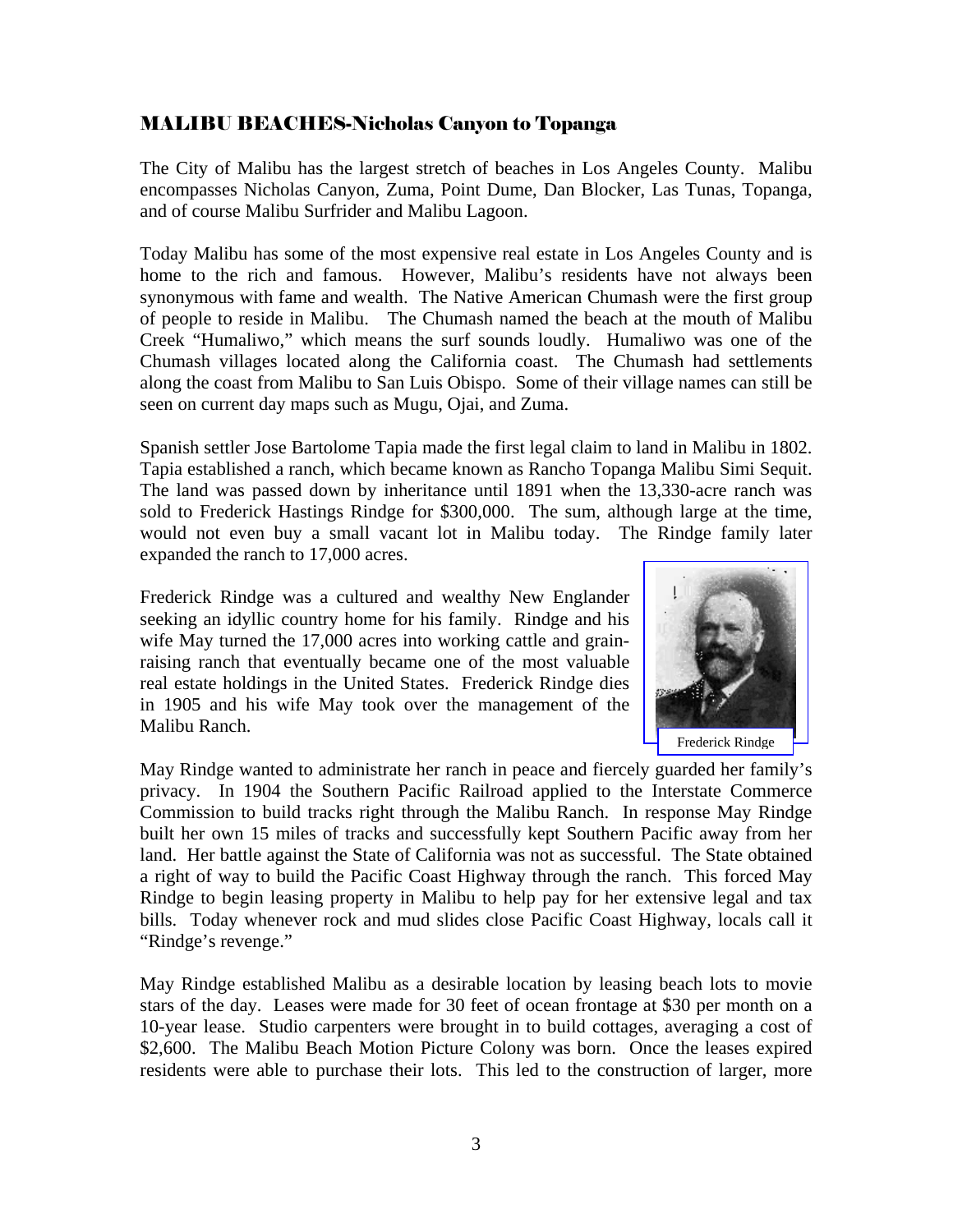luxurious homes. This area is still used as a retreat by the rich and famous. It is now just simply known as the Malibu Colony.

In December 1940 the entire Malibu Rindge property went up for sale under the pressure of tax assessments, legal bills and the collapse of the ranch with the Great Depression. May Rindge died 2 months later in February 1941. Within 6 years, over 80% of the Rindge holdings had been sold. Also in 1941, the Marblehead Land Company that May Rindge had created to lease and sell her land defaulted on Los Angeles County taxes due on Zuma Beach property. The County foreclosed on the property, demolished the few beach homes that were there and created a vast public parking lot. Popular Zuma Beach was born.

During World War II long military convoys were a common sight in Malibu. The military used Point Dume as the northern observation point for Santa Monica Bay. Japanese submarines were verified to be operating off of the California coast. Wartime blackout restrictions forced everyone in Malibu to turn off their lights at night. Even vehicles on the coast road were not allowed to use their lights at night, resulting in many accidents. Military beach patrols remained active until July 1944.

Surfing in Malibu began in the late 1920's and 1930's when the beaches were still isolated and pristine. When experienced surfers returned from WWII and went to Malibu they were surprised to find their beaches crowded. The returning military men would see as many as 10 surfers at a time, a sight that most surfers today would love to see. By 1949, "a crowd of surfers" in Malibu meant 25 surfers.

Much of California's oceanfront development took place from the mid-1940's to the mid-

1970's. The increase in development was influenced by the growing popularity of Malibu. Malibu's reputation had expanded outside of the local Southern California area. In 1957 a fictionalized version of the beach life of Kathy Kohner was published. The novel, written by her father, Frederick Kohner was given the title Gidget. One of the surfers named her Gidget due to her diminutive size and because she was a girl thought, "Girl plus Midget  $=$  Gidget." In 1959 the movie version of Gidget opened and created the Surf Craze and Malibu became "Surf City USA." By the summer of 1961 up to 150 surfers could be seen colliding with one another in the Malibu surf. Malibu Point was no longer an unspoiled paradise and became known as Surfrider Beach.



The surf craze that started in the late fifties has remained strong to this day. Even the threat of mudslides and fires doesn't keep people away. Malibu property is in constant demand and always sells for hefty prices. The summers are when the popularity of Malibu beaches is more evident. From Nicholas Canyon to Topanga, surfers and sunbathers alike can be seen enjoying the cool Pacific Ocean and the sandy beaches.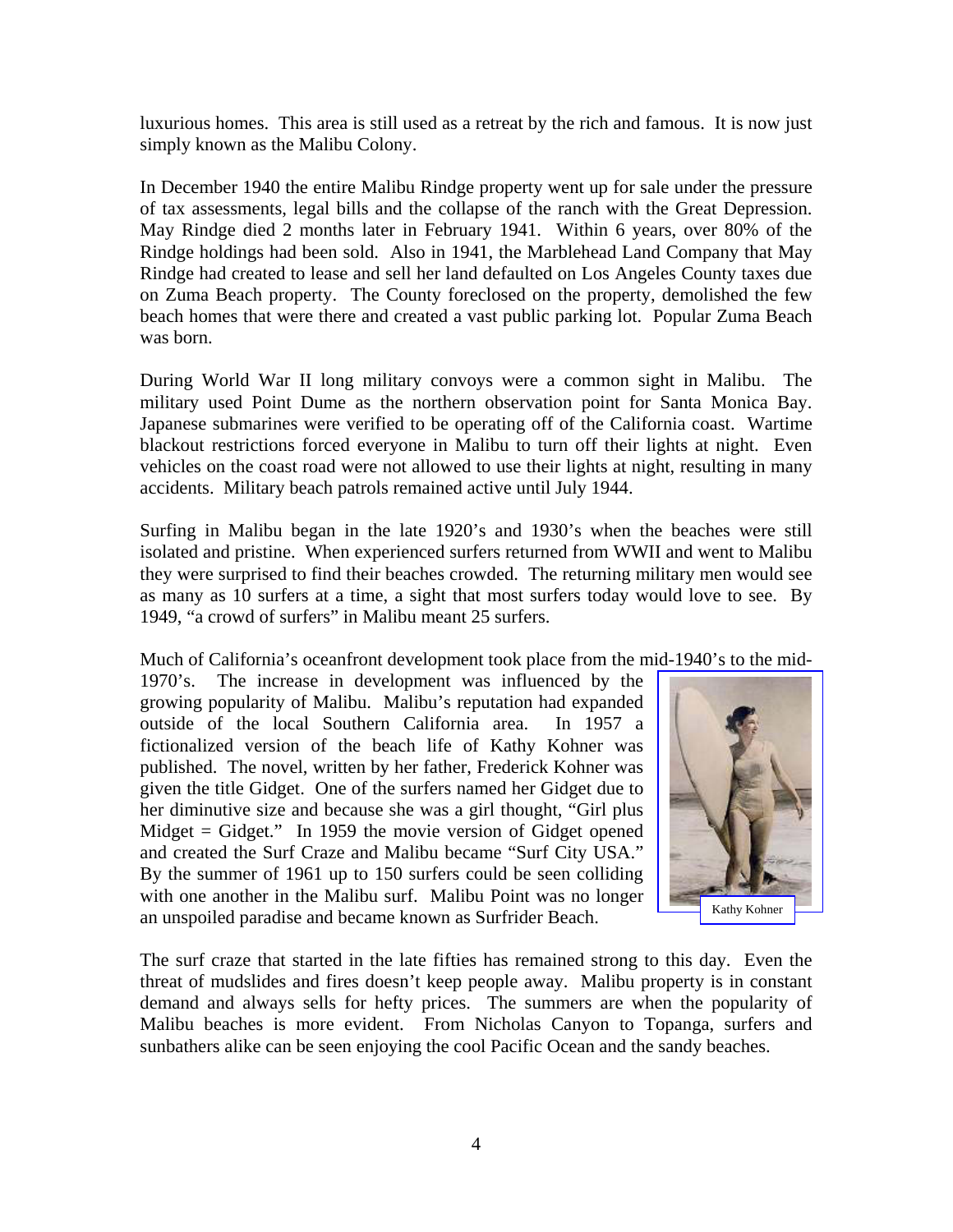Nicholas Canyon County Beach: 33850 Pacific Coast Hwy., Malibu, CA 90265



Nicholas Canyon is usually less crowded than most Malibu beaches. Surfers refer to this beach as "Zeros" or "Point Zero" and it is one of the few perfect point

breaks left in Los Angeles County. Nicholas Canyon is a great beach for surfing, body surfing, body boarding, swimming, windsailing, and scuba diving. With almost a mile of beach frontage and 23 acres of property it is also a great place to take the whole family. There are several picnic tables, upper and lower parking for 151 cars, restroom facilities, stairs to the beach, and plenty of room for sun bathing and other beach activities.

For a more educational and cultural experience, visitors will be able to see an outdoor working Native American village. Located on a four-acre site at Nicholas Canyon County Beach, the Wishtoyo Foundation's Chumash Village is open for guided tours and presentations, by appointment. The village showcases a typical day in the life of the Chumash people using replicas of Chumash homes, canoes, tools and handicrafts, ceremonies and celebrations. This offers the public and schoolchildren a unique and multi-sensory experience of what living in a Chumash Village was really like.



Zuma County Beach: 30000 Blk of Pacific Coast Hwy., Malibu, CA 90265

Zuma is the ultimate Southern California beach: wide, extends for miles. Zuma Beach has 1.8 miles of beach frontage with 105 acres of property. There are eight parking lots with approximately 2000 parking spaces. Food stands are located at each end of the beach. Other amenities include restrooms, restaurants, showers, volleyball nets, and a bus stop. Beach wheelchairs are also available.

The water at Zuma is a little colder than at other Los Angeles beaches but with its ample amenities and white sand it continues to be a perennial favorite with

residents and visitors alike. This beach has become popular for both swimming and body surfing; however, it is also known for its rough surf and riptides. Zuma also has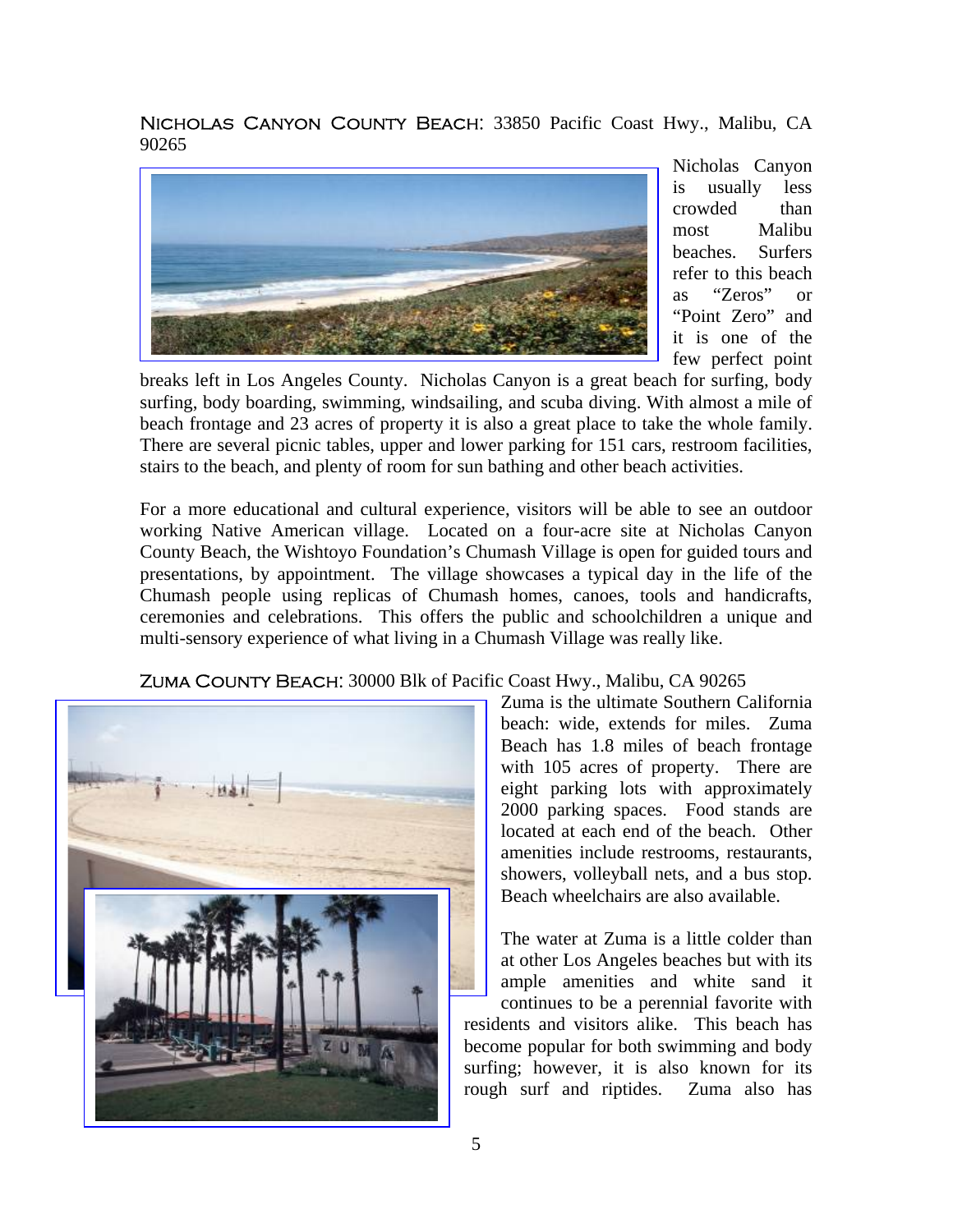fishing, surfing, and windsurfing. Zuma is also a great place to watch grey whales make their winter migration.

Point Dume County Beach: 7103 Westward Beach Rd., Malibu, CA 90265



Point Dume has over one mile of ocean frontage with 34 acres of sand. It is surrounded by headlands, cliffs, rocky coves, and vast beach access. Amenities include restrooms, showers, restaurants, 373 parking spaces, and a hiking trail. Popular activities include swimming, diving, surfing, fishing, and scuba diving.

The hiking trail leads to an ancient coastal bluff sand dune. On a clear day visitors can enjoy

an incredible view encompassing the entire Santa Monica Bay and distant Catalina Island. A stairway from the east side of the bluff-top gives access to a more isolated beach with fine tide-pooling opportunities. Point Dume, just like Zuma is also a great place to watch grey whales during their December-March migration.

Dan Blocker County Beach: 26000 Block of Pacific Coast Hwy., Malibu, CA 90265

This beach was originally donated to the State of California by Lorne Greene and Michael Landon of the TV series Bonanza in memory of Dan Blocker. Mr. Blocker played Eric Haas Cartwright, affectionately known as "Hoss" on the popular TV series. The State then transferred the property over to Los Angeles County in September 1995. With 15.2 acres of bluff and beach property and over one mile of ocean frontage, Dan Blocker State Beach draws surfers, divers, and scuba enthusiasts. Other activities at this beach include swimming and fishing.

This beach has remained largely undeveloped, but Los Angeles County is currently in the process of creating additional public parking and access improvements. The project includes the development of the unimproved westerly portion of the beach to include a small paved parking lot, stairs to the beach, bluff-top ADA-compliant improvements, bluff-top trail development with protective railing, benches and picnic area with protective railing, a concrete pad and enclosure for chemical toilets on the bluff, new perimeter fencing, erosion control landscape for the bluff-top and slopes, an irrigation system, and interpretive signage for the tidepools.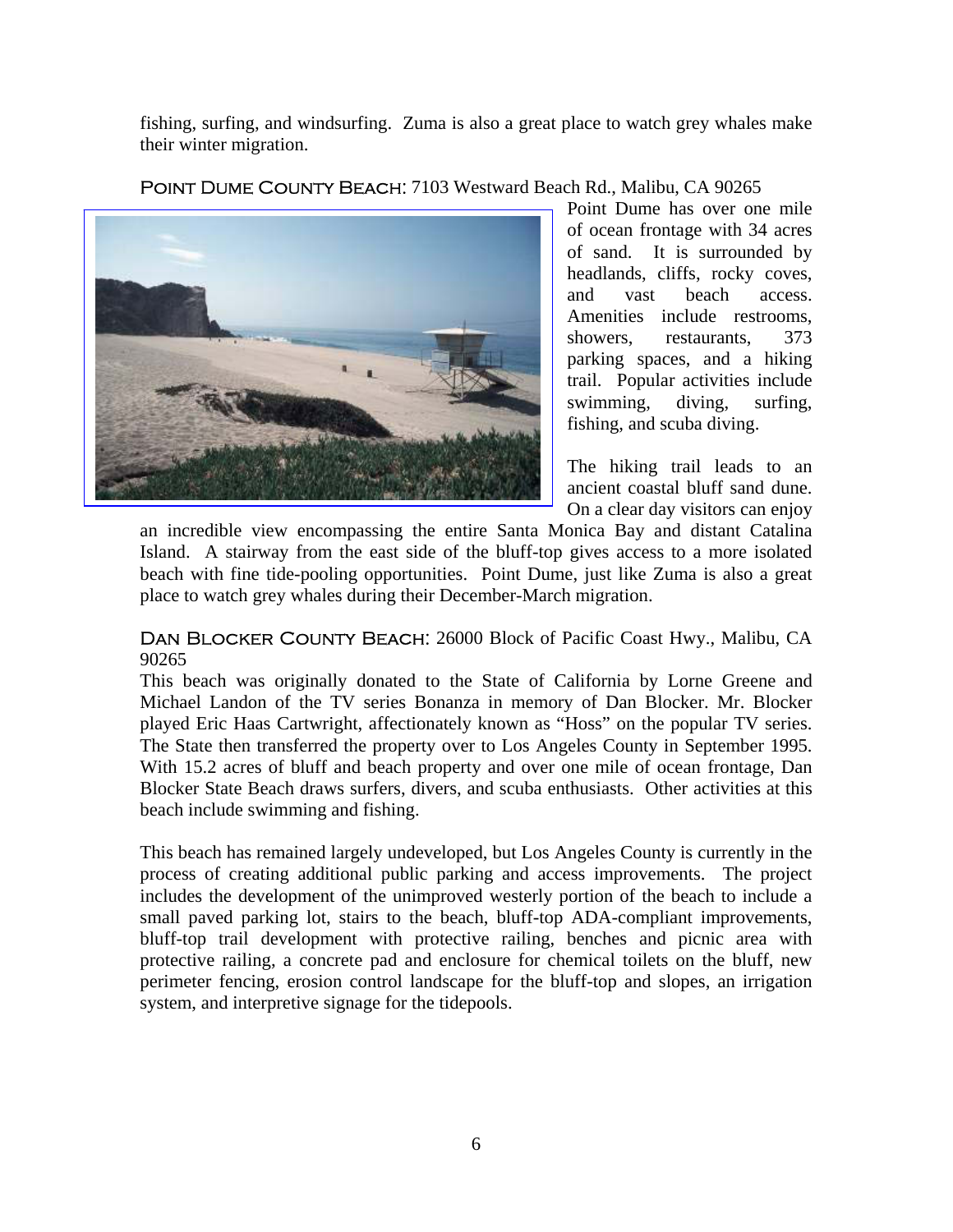MALIBU LAGOON STATE BEACH: 23050 & 23200 Pacific Coast Hwy., Malibu, CA 90265

What is known as Malibu Beach is comprised of the Malibu Lagoon, the Malibu Pier, and the area that is referred to by locals as "Surfrider" Beach. Although all of these areas are adjacent to each other, each element of Malibu Beach offers visitors a totally unique beach experience. Malibu Lagoon is comprised of 22 acres of wetlands, gardens, and sandy beach, while



Malibu "Surfrider" Beach has almost a mile of ocean frontage with 0.7 acres of property, and famous Malibu Pier is a great place for saltwater fishing.

For an educational experience, Malibu Lagoon State Beach is the place to go. The Stateoperated Malibu Lagoon is a resting and feeding estuary for more than 200 species of migrating and native birds, making this an ideal location for bird watching enthusiasts. There is also the saltwater marsh for those that want to study an ecosystem that is greatly diminished in Southern California. The Adamson House, a National Historic Site, houses many Malibu historical artifacts. The Malibu Lagoon Museum which adjoins the Adamson House, allows visitors to walk through the history of the area from the days of the Chumash tribe, to the gentlemen ranchers, and finally to the birth of the surfing era.

Popularized by surfing movies in the 1950's and 1960's, "Surfrider" Beach is the place to go for the ideal Southern California surfing experience. This beach offers 90 parking spaces, restrooms and picnic facilities. Although this beach has some of the best surfing and swimming conditions in Los Angeles, swimming areas are limited.

#### Las Tunas County Beach: 19444 Pacific Coast Hwy., Malibu, CA 90265

Las Tunas Beach is the southernmost beach in Malibu. It is far less populated and easier to access than some of its neighbors. This beach is more popular with fishermen and scuba divers. However, activities like swimming, surf fishing, and surfing are also practiced here.

This beach is narrow and is located beneath the bluffs. Even though it is more private than other beaches it can get quite noisy due to the proximity of the road. There are restrooms available and parking is available on the street. The beach itself is partly sandy and partly rocky.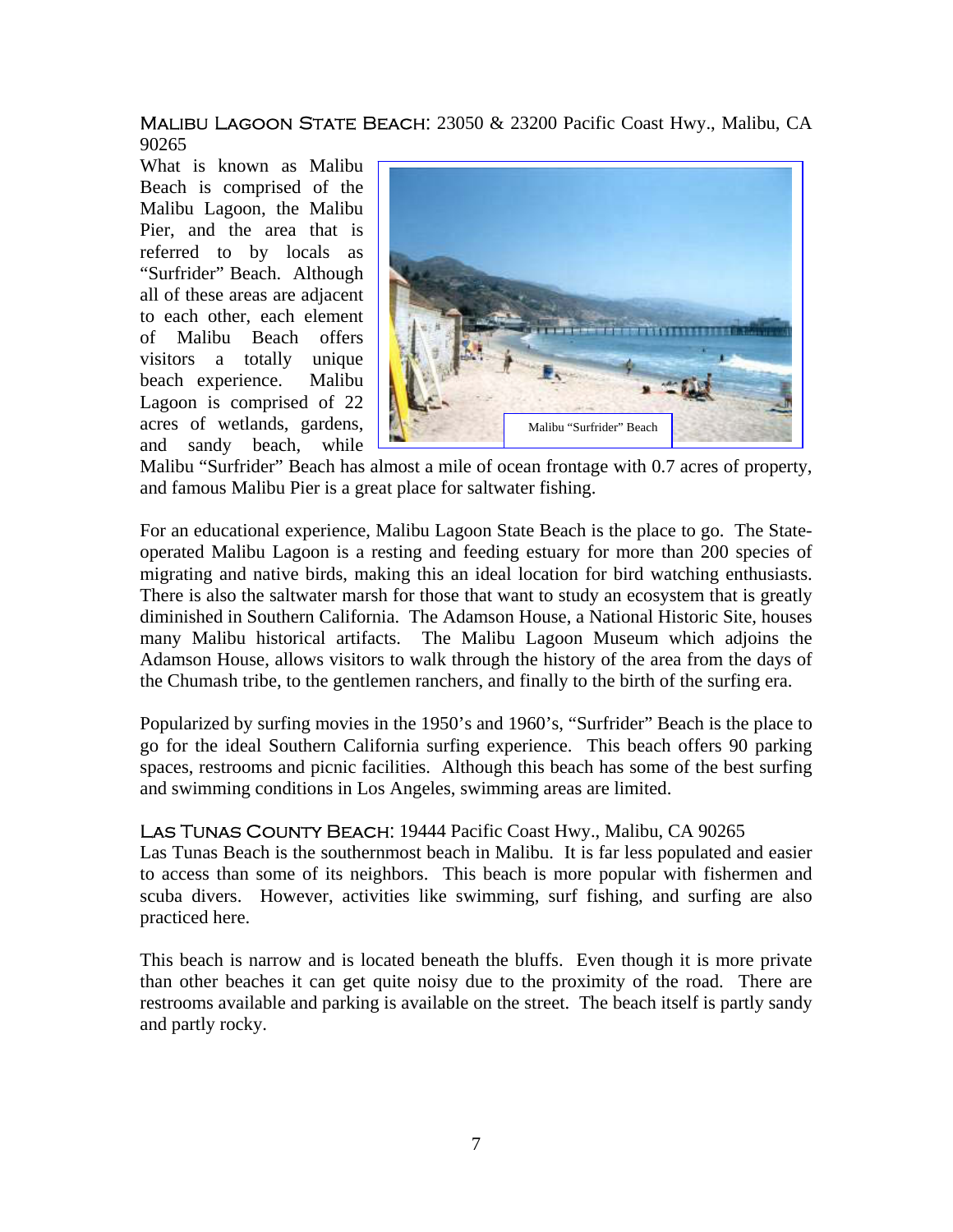#### Topanga County Beach: 18700 Pacific Coast Hwy., Malibu, CA 90265

With over an acre of ocean frontage and 21.5 acres of property Topanga Beach is the first real beach in Malibu. This is one of the most popular surfing spots in the area. The waves here break over cobblestones and reef so this is not an ideal swimming spot. Aside from surfing, many visit this beach to scuba dive, fish, and sunbath.

This beach offers 96 parking spaces and beach wheelchairs are also available. There are also restrooms, a picnic area, and showers on site.

#### WILL ROGERS STATE BEACH: 17700 Pacific Coast Hwy., Pacific Palisades, CA 90272

This beach was named after Will Rogers, actor, philosopher, and cowboy. In the early 1930's, Will Rogers was the most popular and highest paid actor in Hollywood. Despite the country's economic hardships of the Great Depression, in 1930 Will Rogers was earning \$300,000 a picture. He was also a radio star and his syndicated column was carried in more newspapers than that of any other writer. Will Rogers was killed in a plane crash in 1935. Ten thousand mourners filled the Hollywood Bowl to honor him, including virtually every movie star and studio executive in Hollywood. At the time of his death, he was still the number one star of  $20<sup>th</sup>$  Century Fox Studios.



During the 1920's Will Rogers bought land in Santa Monica, where he developed a ranch. Eventually he owned more than 300 acres overlooking the Pacific Ocean, in what is now known as Pacific Palisades. The ranch became the place where Rogers could relax with friends and family. The Rogers' ranch consisted of a 31-room ranch house, a stable, corrals, riding ring, roping arena, polo field, golf course, and hiking trails. Will Rogers State Historic Park was created in 1944 when his widow, Betty, donated the family ranch house, stables, and land in Santa Monica to the State of California. Will Rogers State Beach was also donated by Betty from family-owned land.



Will Rogers State Beach has been operated by the County of Los Angeles since 1975. The beach has had numerous television shows and movies filmed on its shores, including the hit television show "Baywatch." The beach also has over 3 miles of beach frontage and about 103 acres of beach. This beach is not as hectic with crowds as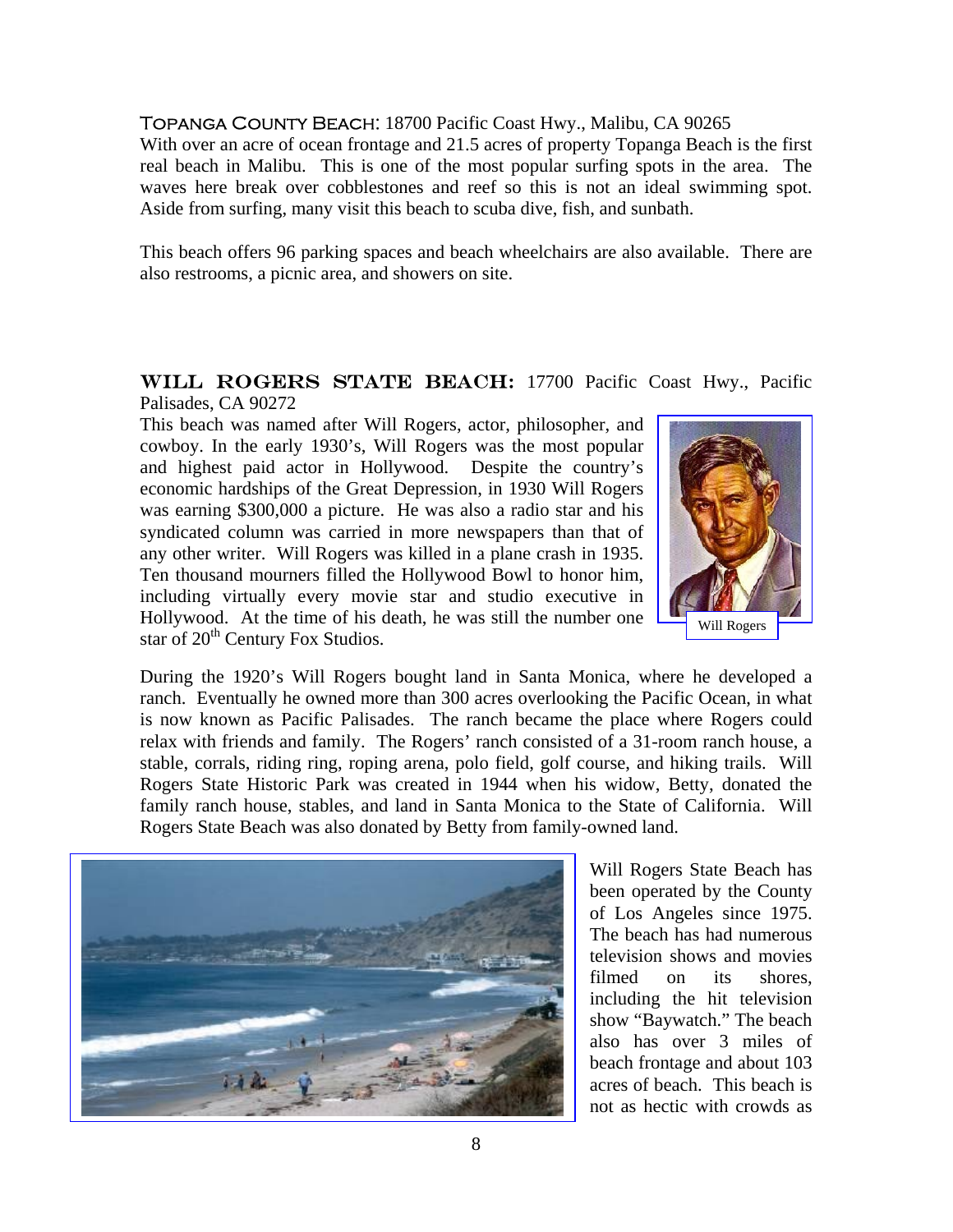its neighboring beaches in Malibu and Santa Monica, but it does get its fair share in the summer. This beach is nice and sandy, perfect for sunbathing and it is also a great place to swim. The beach is great for families as well, since it is lined with plenty of volleyball courts and picnic tables. Surfing, surf fishing, sailing, and wind surfing are also popular activities at this beach. Beach wheelchairs are also available here.

In its efforts to improve beach facilities, Los Angeles County has various capital projects in the works. The general improvements at Will Rogers State Beach were dedicated on July 23, 2007. The improvements at this beach included four new mission-style restrooms, a new lifeguard lookout and garage facility, parking lots, new landscaping, and the construction of new ADA-compliant access improvements as well as the redesign of the parking lot entrance at Temescal Canyon Road.

### VENICE BEACH HISTORY

Venice of America was founded in 1905 as a beach resort town by tobacco millionaire Abbot Kinney. Before 1900 Venice Beach was nothing but marshland. Abbot Kinney had the vision of turning the desolate marshland into a renaissance resort and amusement park. Kinney envisioned a resort town culturally reminiscent



of Venice, Italy, complete with canals, gondolas, amusement piers, hotels and Venetianstyled structures. On July 4, 1905, Kinney hosted the grand opening of his resort town featuring yacht racing, swimming races in the lagoon, band concerts, fireworks at the 2500 seat amphitheatre, and of course the 16 miles of newly built canals. He even brought a dozen gondoliers from Europe to pole through his shiny new paradise.

Tourists were able to ride Venice's miniature railroad and gondolas to tour the town. However, the biggest attraction was the mile-long gently sloping beach. Cottages and housekeeping tents were available for rent. Kinney also built a 1200-foot long pleasure pier with an auditorium, ship restaurant, and dance hall. Another main attraction of the pier was the salt-water plunge where visitors were given the choice of heated or ocean temperature bathing. The population grew quickly and drew 50,000 to 150,000 tourists on weekends, earning Venice the name "Playland of the Pacific."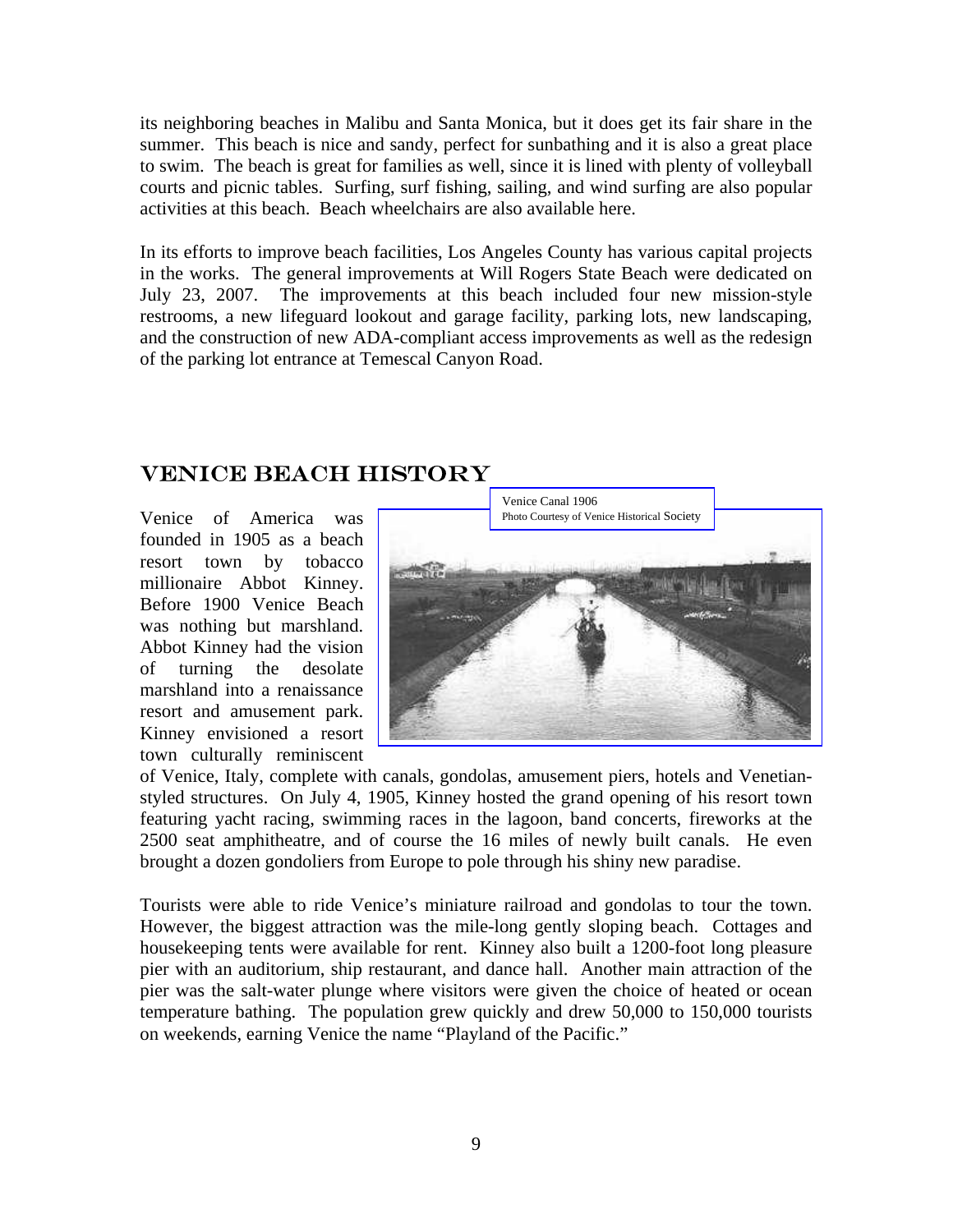

On November 4, 1920, Abbot Kinney died, leaving his eldest son to take over the business. One month later, his amusement pier burned to the ground, sparing only a couple of attractions. It was rebuilt and operating six months later. However, in 1924 the pier suffered another devastating fire that destroyed the entire complex. By 1925, Venice's politics became unmanageable. The roads, water, and sewage systems were in need of much repair and expansion to

keep up with its growing population. That same year Venice was annexed to Los Angeles through a special election and officially became a part of the city in October 1925.

The City of Los Angeles began to dismantle the amusement industry that Venice was known for. It removed the miniature railroad and filled the majority of the canals to accommodate increased automobile traffic. In 1929, oil was discovered and within two years 450 oil wells covered the area. The drilling waste clogged the remaining waterways. Only the canals south of Venice Boulevard remained intact. The city also wanted to close Venice's three amusement piers but had to wait until the leases expired in 1946.

World War II affected Venice and its seaside amusement centers. Blackouts were instituted, which only allowed daytime use of the piers and their attractions. National Guardsmen frequently patrolled the beaches in search of enemy submarines and ships. During the day, Venice became a major draw for sailors and soldiers on weekend leave. Life at Venice Beach did not return to normal until 1944, when the curfews were finally lifted.

The City of Los Angeles had neglected Venice so long that by the 1950's it had become known as the "Slum of the Sea." With the exception of new police and fire stations in 1930, the city spent little on improvements after annexation. Cheap rents for run-down bungalow housing attracted predominantly European immigrants, young counterculture artists, poets, and writers. By the end of the 1950's pawnshops and liquor stores had replaced the souvenir shops and bingo parlors that had attracted tourists to the area. Venice was in a severe state of decay and in need of redevelopment. In the early 1960's the city instituted a policy of code enforcement, which required the upgrading of all buildings to the current building standards. The city made it impossible for owners to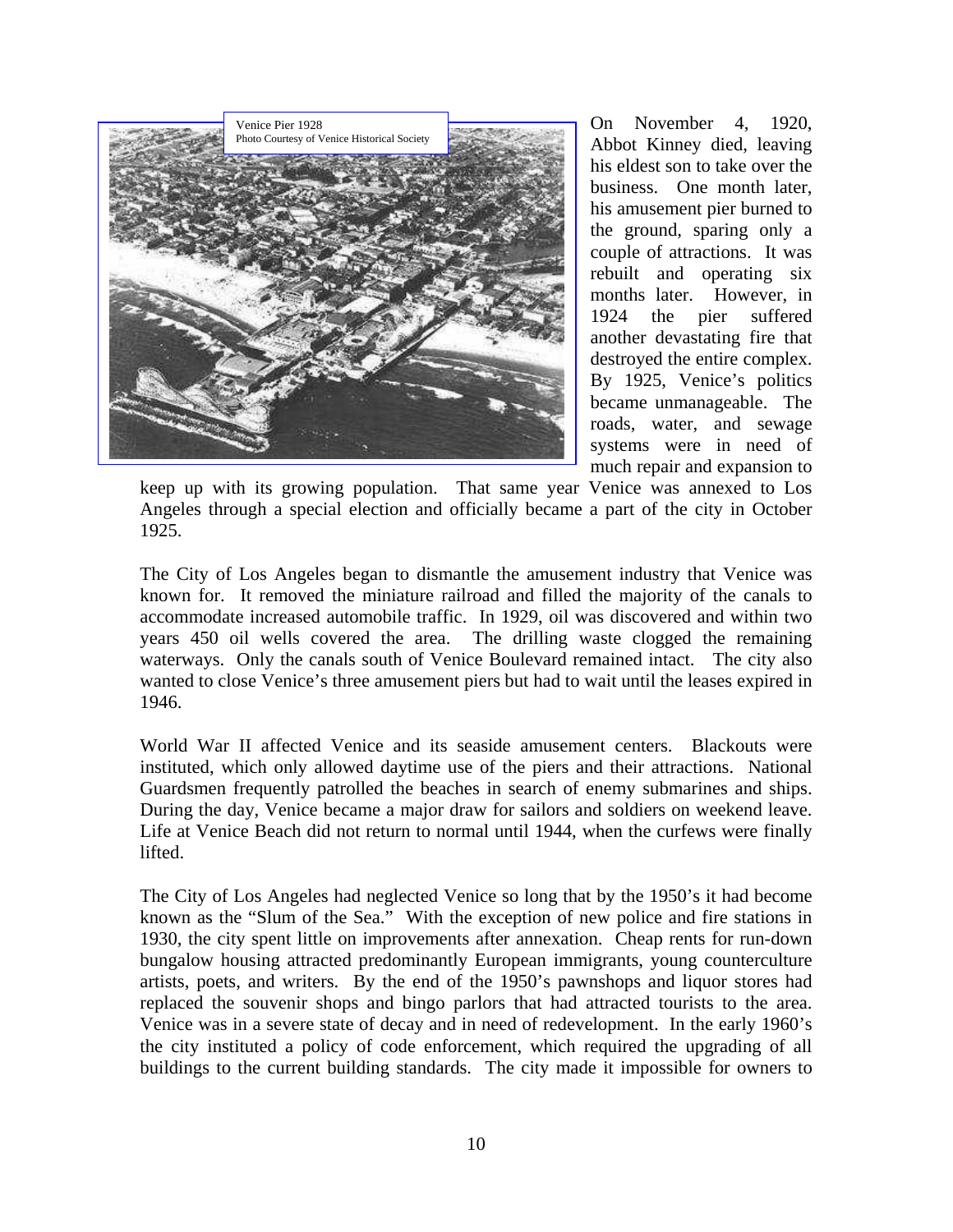obtain loans, and eventually 550 buildings were demolished paving the way for new construction.

Venice always attracted whatever the counterculture of the decade was, be it the 50's Beat generation, the hippies of the 60's or the New Agers of the 70's and 80's. Despite its ups and downs throughout the years, Venice Beach is once again a magnet for tourists. Venice is the place that generates the image of the freewheeling, laid-back, eccentric and slightly crazed, yet creative and cutting edge city that many people envision Los Angeles to be.

#### Venice City Beach: 2700-3100 Ocean Front Walk, Venice, CA 90291

Venice Beach has almost 3 miles of coastline with 238 acres of beach and 3 parking lots with over 1200 spaces. Venice Beach is understood to include the promenade that runs parallel to the beach (Ocean Front Walk), Muscle Beach, the tennis courts, Skate Dancing plaza, numerous volleyball courts, the bike trail, and of course the beach itself.



Venice Beach is one of the most interesting and popular sights in Los Angeles. Venice hosts artists, palm readers, bikini-clad roller skaters, belly dancers, vendors, street performers and of course bodybuilders. Legendary Muscle Beach is where now-Governor Arnold Schwarzenegger and others bulked up in the workout pit. The area is great for people watching as well as shopping and eating. There are various eateries along Ocean Front Walk. For those that are more inclined to actual beach activities,



swimming, beach volleyball, fishing, and surfing are popular at this beach. The Venice Breakwater is actually an acclaimed local surf spot. Bike and skate rentals are also available along Ocean Front Walk.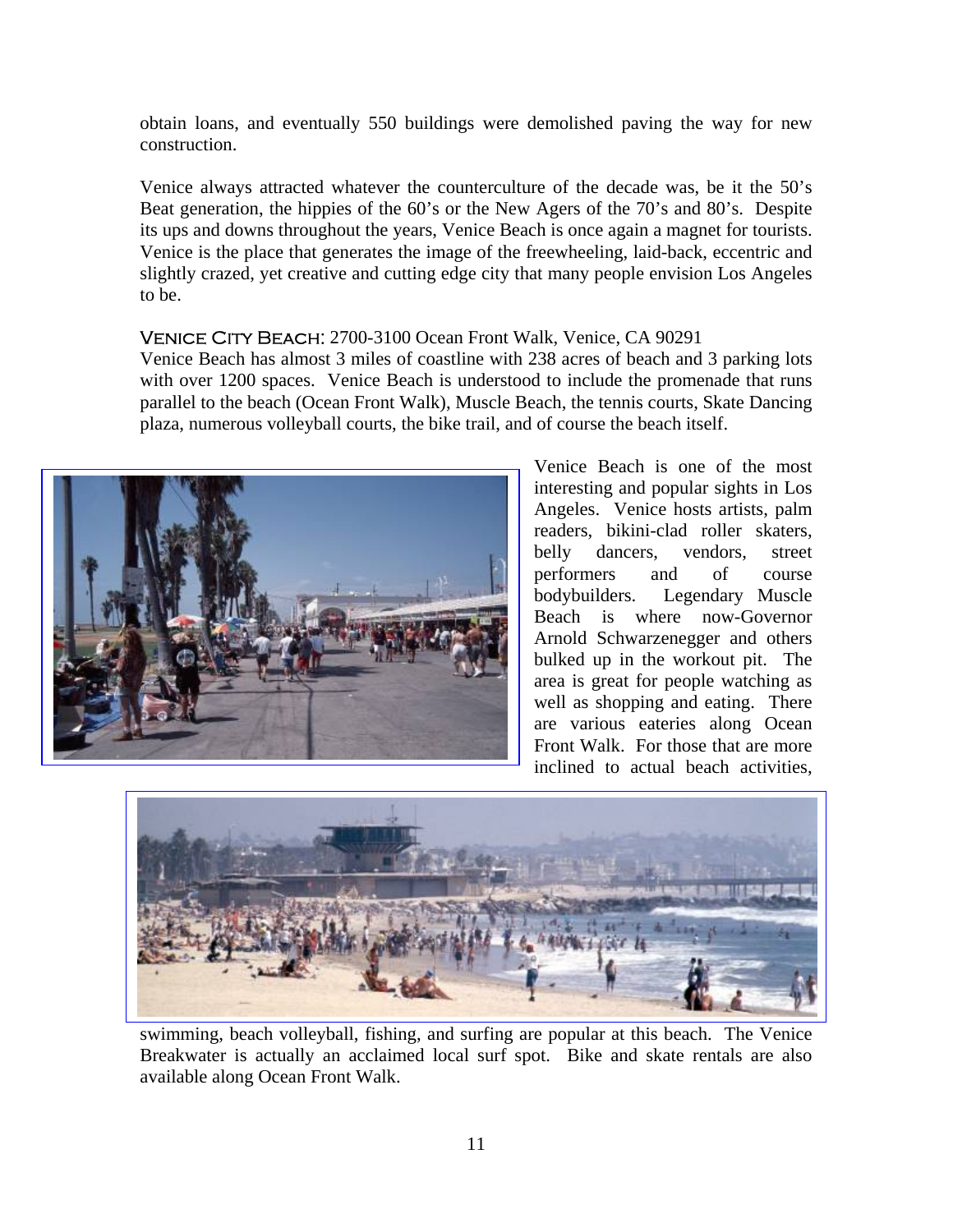On August 2, 2007, Los Angeles County celebrated the completion of newly renovated and refurbished Venice Beach facilities. The improvements included new restrooms, refurbished and expanded parking lots, and three permanent concession buildings. The new improvements will enhance the experience of more than 5.5 million visitors who come from around the world to enjoy this popular beach.





Marina County Beach or "Mother's Beach" as it is referred to by local residents, is a family-friendly, kidfriendly, man-made beach in Marina del Rey. Developed as a part of Marina del Rey in 1957 and officially dedicated in 1965, this beach provides a safe

environment for kids because there is no surf in the swimming area. The area is comprised of almost a half-mile of sandy beach with volleyball courts, picnic areas, barbeques, showers, and restrooms. This is a great location for family outings, with playground equipment available for young children. Windsurfing and kayaking are popular activities at this beach. Beach wheelchairs are also available here, as is an ADA ramp down into the water. If a picnic is not your thing, there are plenty of restaurants within walking distance. "Mother's Beach" is also a favorite place to watch the yearly New Year's Eve and Fourth of July fireworks shows put on by the Los Angeles County Department of Beaches and Harbors.

# DOCKWEILER STATE BEACH HISTORY

Dockweiler State Beach is named after Isidore B. Dockweiler, a native son of California who lived from 1867 to 1947. Isidore was the youngest of four sons born to Henry and

Margaretha Dockweiler. His father established the Dockweiler reputation in Los Angeles religious, political, and civic life. Isidore's life mirrored that of his father: he was active in faith and political interests. He also received the first B.A. degree from St. Vincent's College, which later became Loyola University.

Isidore Dockweiler became a prominent Los Angeles



Mr. & Mrs. Isidore B. Dockweiler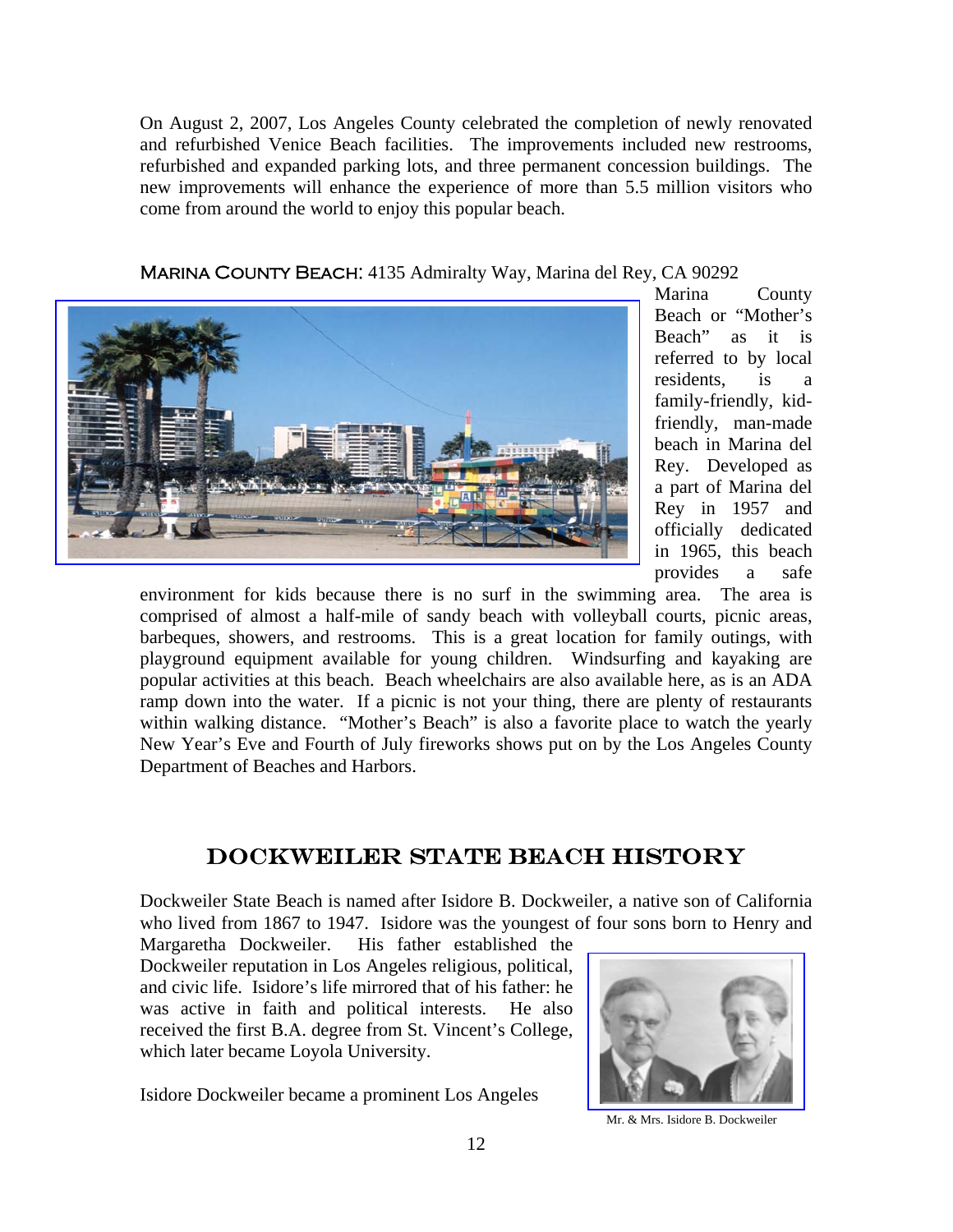lawyer, civic leader, and personage of the California Democratic Party. By the 1910's, the Dockweiler law firm was powerful in Los Angeles, eventually counting among its many clients John Paul Getty, various Hollywood celebrities, the government of the Mexican state of Baja California, and corporations like Security-First National Bank. Intertwined with Isidore's legal practice was his participation in Democratic Party politics. In 1902 Isidore was placed as lieutenant governor on Franklin Lane's gubernatorial ticket. He even ran for senator in the Democratic primary in 1926, which he eventually lost. Isidore also served on the Democratic National Committee from 1916 to 1932.

As a lawyer and as a Democrat, Isidore Dockweiler was influential resulting in his membership on numerous corporate boards. He also served as trustee of the State Normal School in San Diego and of St. Vincent's College. Isidore was also instrumental in the growth of the Los Angeles Public Library, holding office as its president (1901- 1911). He even served on the State Board of Parks and Beaches. In national politics, his relationship with President Woodrow Wilson led to his appointment to the Board of Indian Commissioners.

The beach now known as Dockweiler State Beach was referred to as Moonstone Beach up until the 1930's. It was leased to the City of Los Angeles by the State of California in 1946. The official name was Venice-Hyperion Beach State Park and it was renamed Isidore B. Dockweiler State Beach in January 1955 in honor of the prominent lawyer and civic leader. On May 24, 1955, the Men of Old St. Vincent's made it official by placing a plaque at the newly renamed beach. The beach has been operated by the Los Angeles County Department of Beaches and Harbors for the City of Los Angeles since 1976.

#### DOCKWEILER STATE BEACH: 8255 Vista del Mar, Playa del Rey, CA 90293



Dockweiler State Beach has almost 4 miles of ocean frontage and 288 acres of beach. Amenities include restrooms, showers, picnic facilities, beach wheelchairs, fire rings, and volleyball nets. This beach also has a Recreational Vehicle Park with 117 full hook-up spaces. It is the only beachfront RV Park in Los Angeles County. The bicycle path is readily accessible, which many visitors use for roller-blading, jogging, and of course bicycling. At the north

end of the beach, jetties provide ideal fishing opportunities.

The beach is quite expansive with lots of sand. In the summer it can get quite busy, especially towards the evening when everyone is trying to gather around one of the various fire rings. The only drawback here is its proximity to Los Angeles International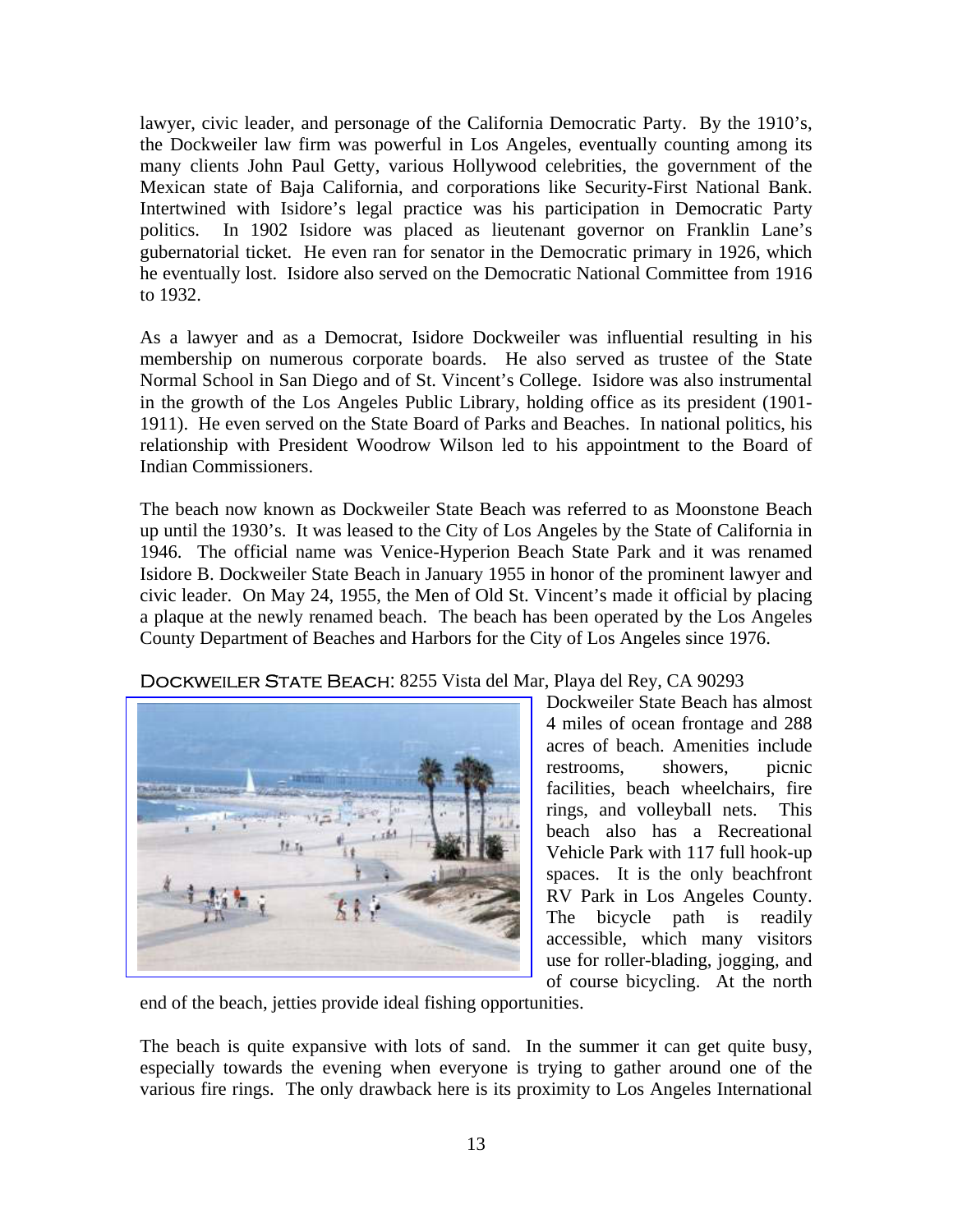Airport; the noise can get quite loud for some. The nearby parking lots have over 1,200 spaces and there are so many activities available and plenty of room to do them in, that the jet noise above can be easily tolerated.

In addition, the County has just renovated the beach facilities. On May 2, 2007, the County celebrated the renovations with a dedication ceremony. The improvements include the replacement of four restroom buildings, an entry kiosk, a renovated maintenance and lifeguard building, concession building, utility upgrades to the RV Park, new phone lines, signage, and landscaping and infiltration trenches to filter storm water runoff from parking lots to the beach. There are also plans to construct a youth center at the beach to serve as the southern headquarters of the County's Water Awareness, Training, Education and Recreation (W.A.T.E.R.) Youth Program. Construction has already begun on this project and is scheduled to be complete in the spring of 2009. The building will consist of multi-purpose meeting and training facilities, a community room, administrative space, storage facilities and restroom and locker facilities. This program offers inner-city and at-risk children the opportunity to increase their awareness of ocean and beach safety through organized activities that provide skills, knowledge, and positive personal experiences.

# MANHATTAN COUNTY BEACH HISTORY

The first known inhabitants of present day Manhattan Beach were the Engnovangas Rancheria Indians. They survived off of corbina fish they harvested in the shallows along with other species of surf fish. In 1784 the Spanish government established ranchos (land parcels) along the South Bay. These land grants did not convey titles to the land; they simply gave permission to migrant farmers to use the land as they wished. What is now known as Manhattan Beach was part of the original Spanish land grant for Rancho Sausal Redondo. In the 1800's the rancho extended from Playa del Rey to the north, Inglewood to the east, and Hermosa Beach to the south and consisted of nearly 25,000 acres of land. By the late 1880's the land had already been divided and sold off to developers.

Developers were plentiful but they agreed that the area should be given one name. George Peck, who owned the northern section of the area including Rosecrans, called his area Shore Acres and John Merrill, who owned the southern section called his area Manhattan. According to Frank Daugherty, another owner/developer, a half dollar coin was flipped to determine whose name would win. In 1902, with the toss of a coin "Manhattan" won and Manhattan Beach was born.

Most of the early structures on the beach consisted of wooden beach cottages ranging from 300 to 1,100 square feet. They all appeared to be very alike and most were painted a rusty red. There was no gas, electricity, or indoor plumbing available. Water flowed in across the dunes through a pipe that frequently broke. Families would come from Pasadena and Los Angeles on the train or trolley and a real estate agent would greet them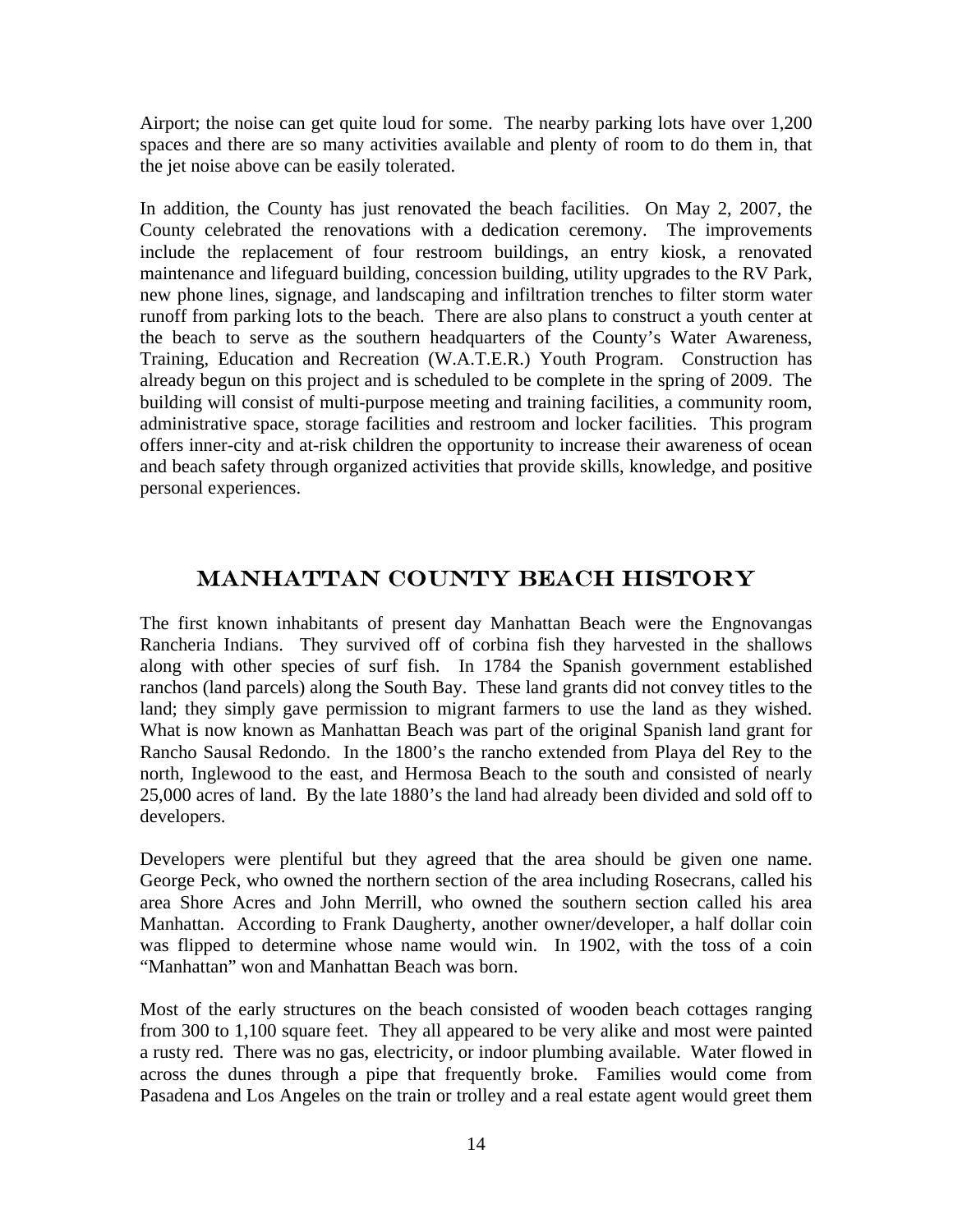as they stepped off. The area was promoted as a place to vacation, although some people stayed year-round. By the time of incorporation on December 7, 1912, there were approximately 600 permanent residents in Manhattan Beach.



Manhattan Beach was actually built on sand. Walkways disappeared into the sand and small structures would slide. Sand dunes were 50 to 70 feet high, creating a major problem. Leveling them off became a long and laborious task. In

the late 1920's developers from Hawaii made a deal with the Kuhn Brothers Construction Company to supply Waikiki Beach with Manhattan Beach sand. The sand was loaded onto Santa Fe Railroad cars and transported to the harbor in San Pedro and then onto ships or barges. This process continued for almost 10 years, although Manhattan Beach is by no means flat. The area still has some sand dunes left, which are particularly obvious in the north end of Manhattan Beach where Sand Dune Park is located. So there's no need to go all the way to Hawaii to walk on the same sand that's right here in sunny Southern California.

After World War II the desirability of the area for year-round living increased and a large number of people moved to Manhattan Beach as a result. Servicemen visiting during the war returned to live there. The development of the defense industry brought many people to the South Bay to reside and work. As a result much of the land east of Sepulveda Blvd. was developed to house the influx of people.



Manhattan County Beach: 400-4500 The Strand, Manhattan Beach, CA 90266

Manhattan Beach has over 2 miles of ocean frontage and 115 acres of beautiful sandy beach. Parking is sufficient with over 450 public parking spaces. A 900-foot long pier, located at the end of Manhattan Beach Blvd, bisects the area. Fishing is permitted all year on the pier. Other activities include swimming, and surfing. There are also plenty of volleyball nets that extend all the way to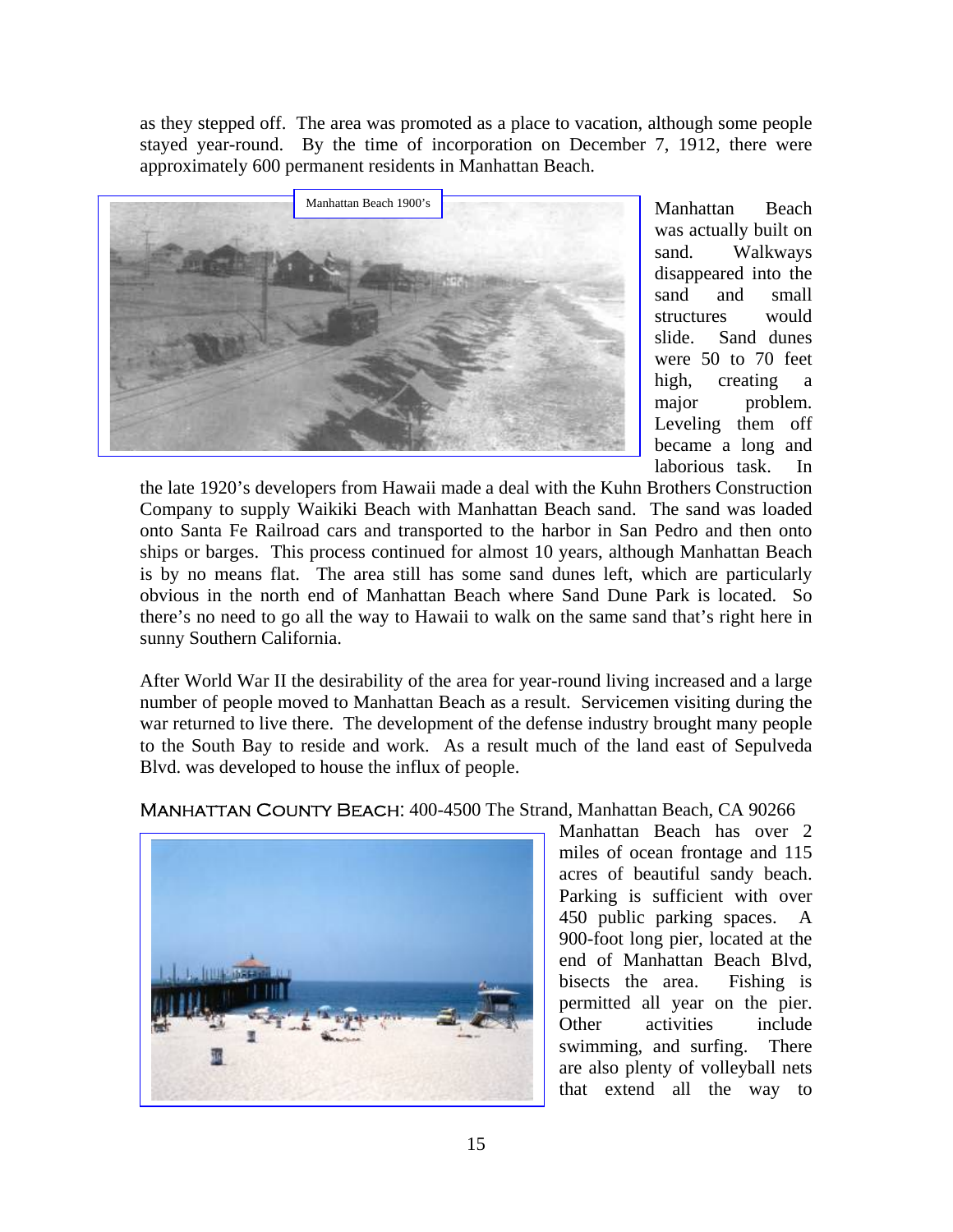Hermosa Beach. The AVP Manhattan Beach Open is held every year in the summer, which also brings out a big crowd. The north end of the beach, referred to as El Porto, is an extremely popular surf spot where you can even take lessons. Beach wheelchairs are also available at this beach.

### HERMOSA CITY BEACH HISTORY

Hermosa Beach was originally part of the 1784 Rancho San Pedro Spanish land grant that later became the 10-mile ocean frontage of Rancho Sausal Redondo. In its early days, Hermosa Beach was one vast sweep of rolling hills covered with fields of grain. During certain seasons of the year large herds of sheep were grazed over the land.

In 1900 a tract of 1,500 acres was purchased by real estate developers for \$35 an acre. The development was named "Hermosa" (Spanish for beautiful). The development came courtesy of the Hermosa Beach Land and Water Co. When Hermosa Beach came into being, there was no Manhattan Beach and Redondo Beach was a busy seaport. The 2 mile stretch of white sandy beach mainly consisted of sand dunes and harsh winds. These conditions made living so close to the beach miserable for the first hardy pioneers.

The first official survey was made in 1901 for the boardwalk on the Strand. A short time afterward, 500,000 feet of Oregon pine was installed along a mile and one-half of the Strand. Although most residents saw the project as a major achievement, high tides kept washing away portions of the boardwalk and the majority of it was replaced by cement in 1914. The first pier was also constructed entirely out of wood and extended 500 feet out into the ocean. The pier, constructed in 1904 by the Hermosa Beach Land and Water Company was partially washed away just like the boardwalk on the Strand. A new concrete pier, twice the size of the first, was built in 1913.

Hermosa Beach was mainly a resort town up until the 1920's. Most people attracted to the area during the summer had little interest in becoming full-time residents. Most of the full-time residents were elderly, retired persons. By 1930 the city had about 3,000 residents, but because of the stock market crash, growth came to a halt. Hundreds of foreclosures took place and an estimated 1,000 lots were taken back through tax default. Fishing off of the pier was no longer done for recreation but rather out of desperation. It was said that people were fishing for their supper.

By 1940 the population had more than doubled to over 7,000 residents. World War II brought the expansion of the aircraft industry and with it a building boom and real estate price increases. By the mid 1950's the population had again doubled in size. The fear that the city would revert back to economic hardships after World War II failed to materialize. By this time the thousands of new residents carried in by the economic boom had realized that Hermosa was not just a resort town but a great place to live and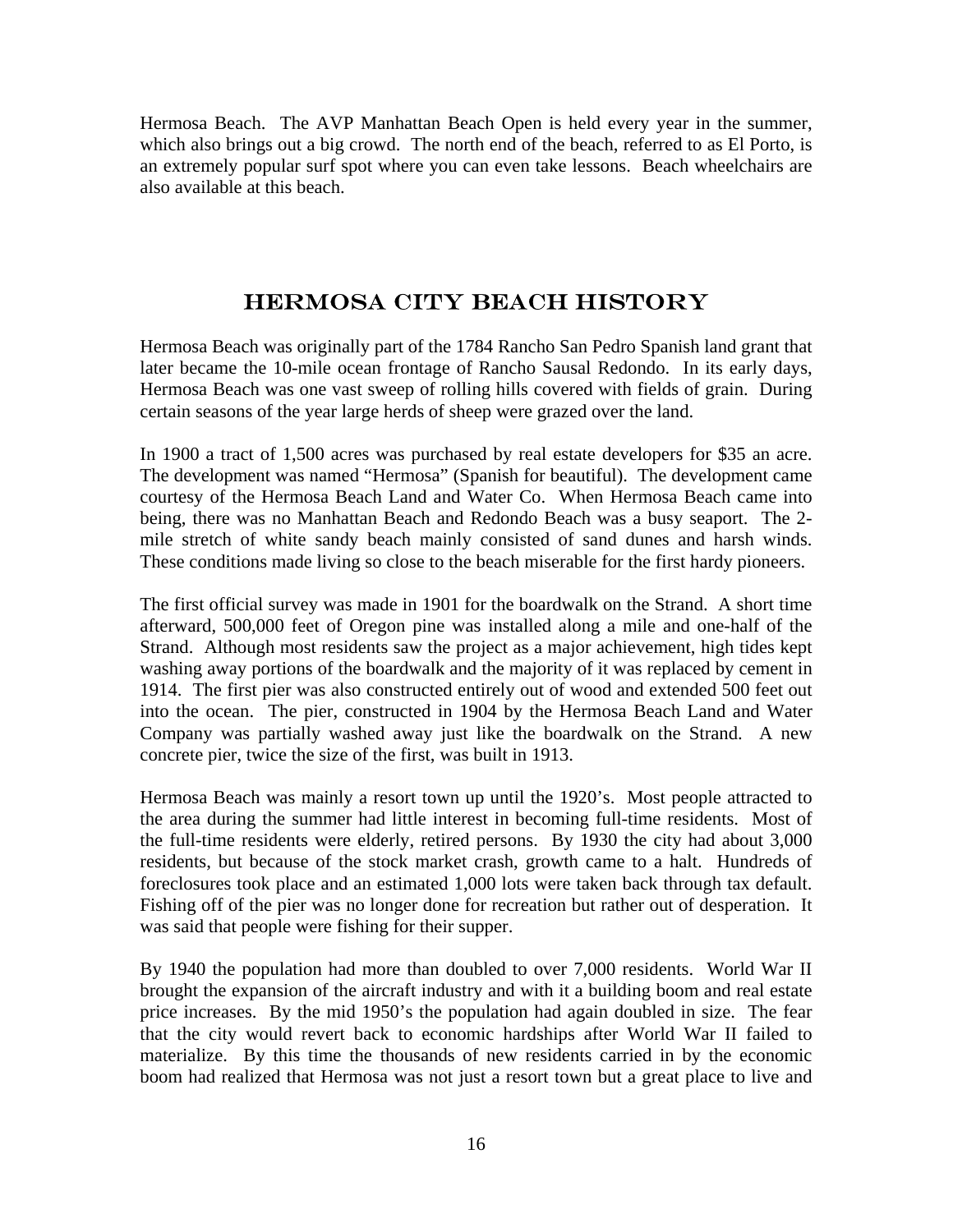raise their families. To this day Hermosa Beach continues to be a desirable and expensive place to live.

#### HERMOSA CITY BEACH: Hermosa Ave. & 33<sup>rd</sup> St., Hermosa Beach, CA 90254

Hermosa Beach has almost 2 miles of ocean frontage with 94 acres of public beach. The city-owned beach runs along the Santa Monica Bay before running into King Harbor in Redondo Beach. Metered street parking is available and amenities include restrooms, nearby restaurants, showers, and playground equipment. Hermosa Beach is one of the most popular beaches in Los Angeles County due to the excellent surf, good swimming areas, and the various volleyball nets along the sand. Volleyball tournaments and surf festivals also take place throughout the year for visitors and residents to enjoy.



# REDONDO COUNTY BEACH HISTORY

The written history of the Redondo Beach area began in 1542 when Spanish explorer, Juan Rodriguez Cabrillo discovered Santa Monica Bay. Despite its discovery, the area remained a sleepy Indian village for more than 200 years. By 1784 Redondo Beach was a part of the 75,000 acre Spanish land grant named Rancho San Pedro. In 1837 the original San Pedro Land Grant was altered and a new land grant was issued to Antonio Ygnacio Avila consisting of 22,500 acres of land. On June 19, 1856, the U.S. District Court issued a decree of confirmation of title to Mr. Avila for Rancho Sausal Redondo. It was a rich farming and grazing area until the late 1800's. In 1889, 433 acres of coastal tract was sold for \$12,000 to the Redondo Beach Improvement Company. The owners Robert Thompson and John Ainsworth, promoted, developed, and sold the land that eventually became the nucleus of the city of Redondo Beach. By 1892 Redondo Beach became an incorporated city and served as an early Port of Los Angeles.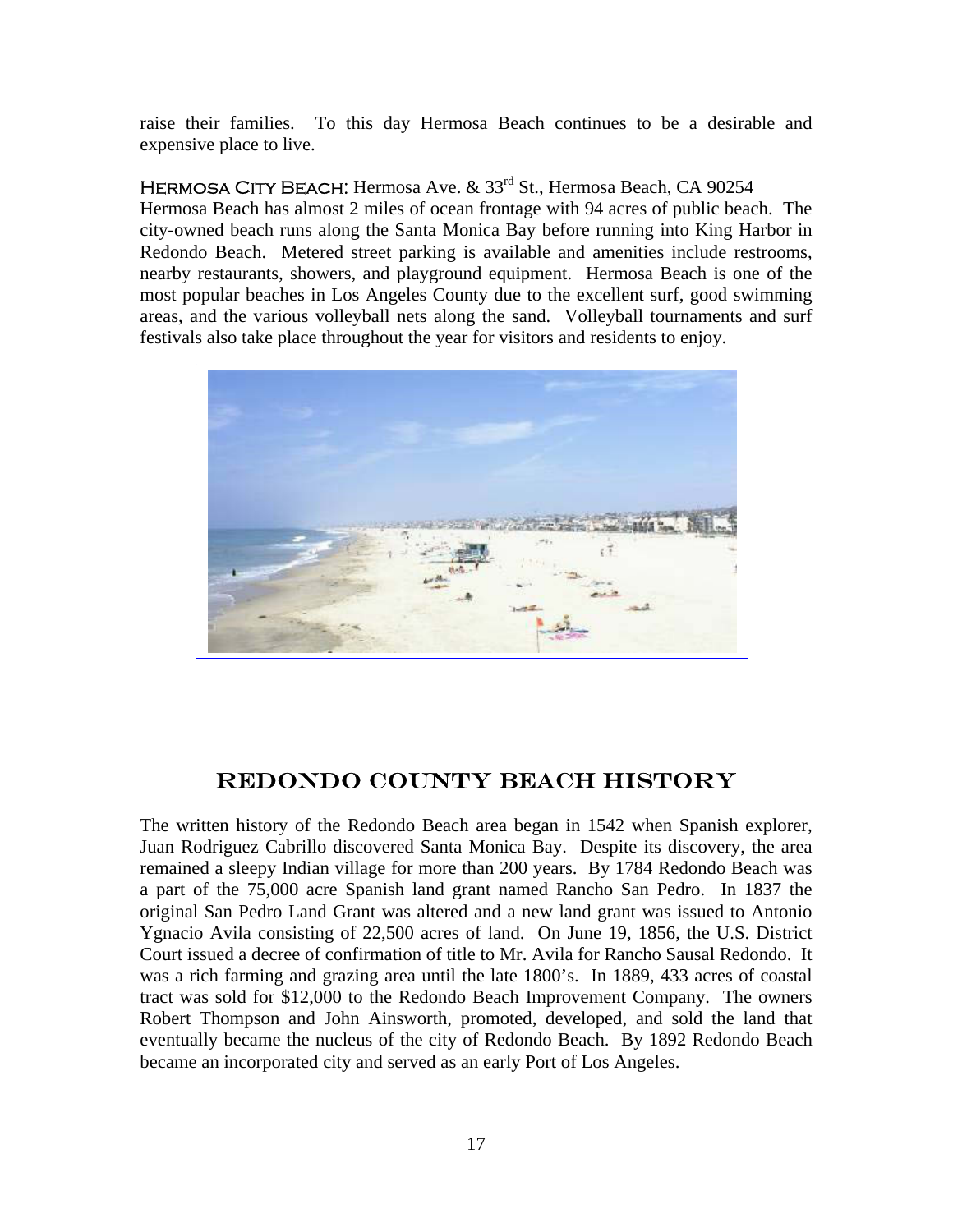Redondo Beach was also the home of California's first modern surfer. In 1907, Henry Huntington brought the ancient art of Hawaiian surfing to the California coast. He owned most of the properties in Redondo Beach and was eager to sell them to visiting Angelenos looking for a break from the heat of the greater Los Angeles basin. Huntington had seen Hawaiian beach boys surfing and decided to hire one of them; a young Hawaiian-English athlete named George Freeth to demonstrate the art of surfing for the entertainment of Redondo Beach visitors.

George wanted to revive the art of surfing that he had seen depicted in old Polynesian paintings but found it difficult and had little success using the typical 16-foot hardwood boards. He cut them in half and unwittingly created the original long board which worked exceedingly well and made him the talk of the Hawaiian Islands. George exhibited his surfing prowess for Redondo Beach visitors twice a day in front of the Hotel Redondo. He was eventually made the official Redondo Beach lifeguard and the first lifeguard in Southern California. George organized and trained professional lifeguard corps and was also credited with inventing the torpedo rescue can, which is still used by modern lifeguards. From 1907 to 1915, George spread a surfing revolution that would eventually become a stable



phenomenon on the California Coast. A memorial bronze statue of George Freeth was placed at the Redondo Beach Pier and it is often decorated with leis as tribute from surfers who visit from around the world.

Other attractions such as sport fishing and amusements such as games, rides, and the largest salt water plunge in the world added to the excitement and appeal of Redondo Beach. However, with the completion of the San Pedro Harbor, Redondo's popularity started to decline. Prohibition also caused the closure of popular Hotel Redondo. The \$250,000 hotel closed its doors in 1925 and was sold for scrap lumber for a mere \$300.

During the Great Depression, gambling, complete with mobsters and shooting incidents found its way to Redondo Beach. Bingo parlors, chip games, and a casino were run in full view of the law between 1936 and 1940. A water-taxi was available for 25 cents per person to take visitors to the gambling ship Rex, which operated 3 miles off shore.

In 1956, work began on the marina that Redondo Beach has today. King Harbor was named after United States Congressman Cecil R. King. Redondo experienced a population boom during this time. In 1940 the population was 13,092 and by 1965 it had increased to 54,772 residents. Today Redondo Beach is still considered and known as a tourist and resort destination.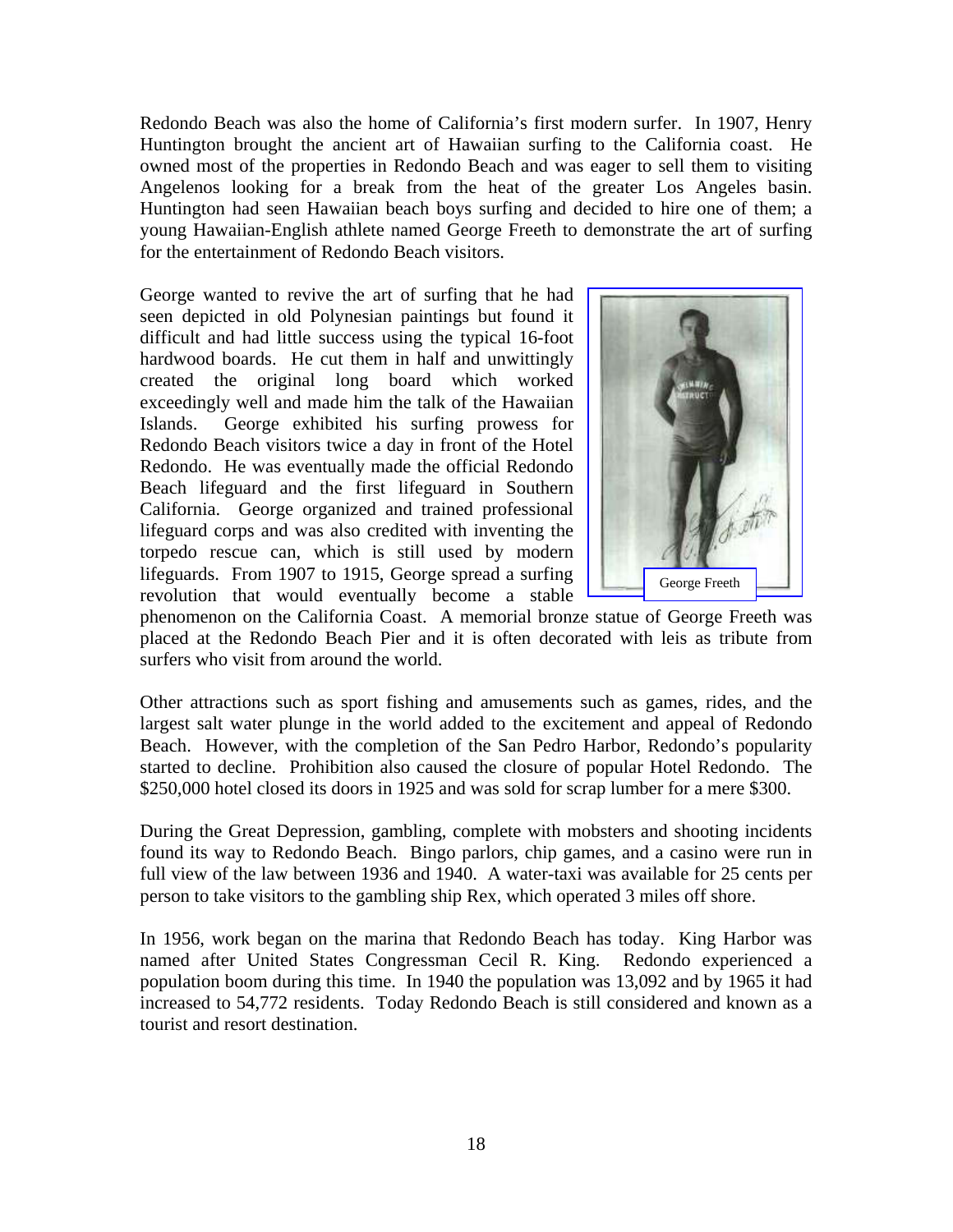REDONDO COUNTY BEACH: 400-1700 Esplanade, Redondo Beach, CA 90277 Redondo Beach is over a mile and a half long and it runs south from the Redondo Beach Pier to Torrance Beach. There is a parking structure for the pier along with street parking. The beach is great for swimming, surfing, and windsurfing. Amenities include showers, restrooms, and volleyball nets. The horseshoe-shaped pier is good for fishing and has many restaurants and shops.



### TORRANCE COUNTY BEACH HISTORY

Torrance was originally part of the 1784 Rancho San Pedro Spanish land grant issued to Juan Jose Dominguez. On May 31, 1911 real estate developer Jared Sidney Torrance and other investors purchased 2,791 acres of land from the Dominguez Estate Company for \$976,850. Jarred Sidney Torrance purchased an additional 730 acres from Susana Dominguez del Amo for \$350 an acre. The group of investors hired landscape architect Frederick Law Olmsted, Jr. to design a new planned community. The development was planned as an industrial town with housing for 500 people. The planned community was named Torrance and founded in October 1912. The community finally became a city and incorporated in May 1921. By this time Torrance had already grown in size to a population of about 1,800 residents.

The discovery of oil was the trigger for the development and growth of Torrance as a community. The first oil well was dug in December 1921. The population rose again from 1800 in 1921 to 2,750 in 1922. Soon oil derricks were seen throughout the city. By 1925, there were 582 producing oil wells in Torrance.

By the early 1950's there were 615 wells operating in the City of Torrance. However, by the late 1950's production had decreased dramatically. The oils wells were producing an average of five barrels a day as opposed to the 900 barrels that the first well produced in 1921. By the early 1960's all of the wooden oil derricks were gone. Fortunately, the City of Torrance was able to overcome the decline of the oil industry and continue to grow and prosper thanks to the aerospace and related industries.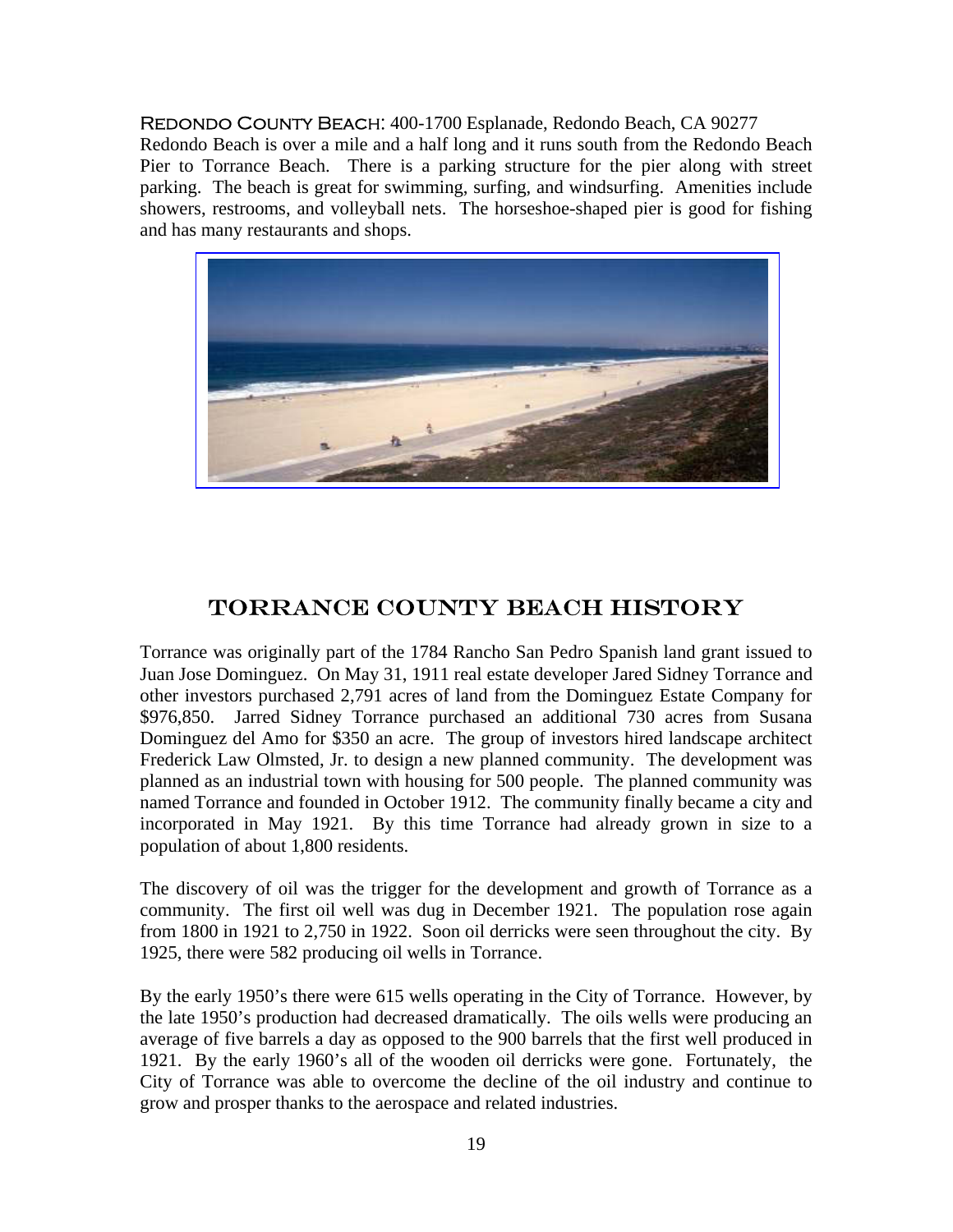The beach itself has been widely popular among local residents and was even used in one of the 1960's Batman TV series episodes. From 1931 to 1958 Torrance Beach was the home of the Hollywood Riviera Beach Club. When the building mysteriously burned down the beach was given the nickname, "Burn Out Beach." In 1959 an access path, restrooms and a snack shack were built on the southern end of the beach.

In 2002, Torrance Beach underwent a huge construction makeover. The snack shack was torn down for a new, more modern concession stand. Ramps and stairs providing access to the beach were built and/or upgraded. The parking lots at the top of the bluff were repaved and a new restroom and shower facility was also built. Torrance Beach is also part of a bluff restoration project which replaces all ice plants with native plants.

#### Torrance County Beach: 387 Paseo de la Playa, Torrance, CA 90501

Torrance Beach lies between Redondo Beach and Malaga Cove. The region shared by Torrance and Redondo Beaches is often called "Rat Beach" (short for "Right After Torrance" Beach or "Redondo and Torrance Beach"). This beautiful, soft sand beach has



40 acres of beach and is at the foot of cliffs which extend to the Palos Verdes Peninsula. There are over 300 parking spaces and amenities include restrooms, a concession stand, showers, bike path, beach wheelchairs, and volleyball nets. Torrance Beach is great for swimming, fishing, scuba and skin diving, and surfing.

# WHITE POINT/ROYAL PALMS COUNTY BEACH **HISTORY**

The area known today as White Point/Royal Palms Beach was discovered by Spanish explorers around 1770. They encountered a group of native people later known as the Gabrielino. They were named after the San Gabriel Mission founded by the Spanish. The Gabrielino were a hunter/gather group who lived in small sedentary groups of 50 to 100 people. They relied heavily on plant foods and meat from marine resources. With the Spanish colonization at the end of the  $18<sup>th</sup>$  century, this native culture disappeared.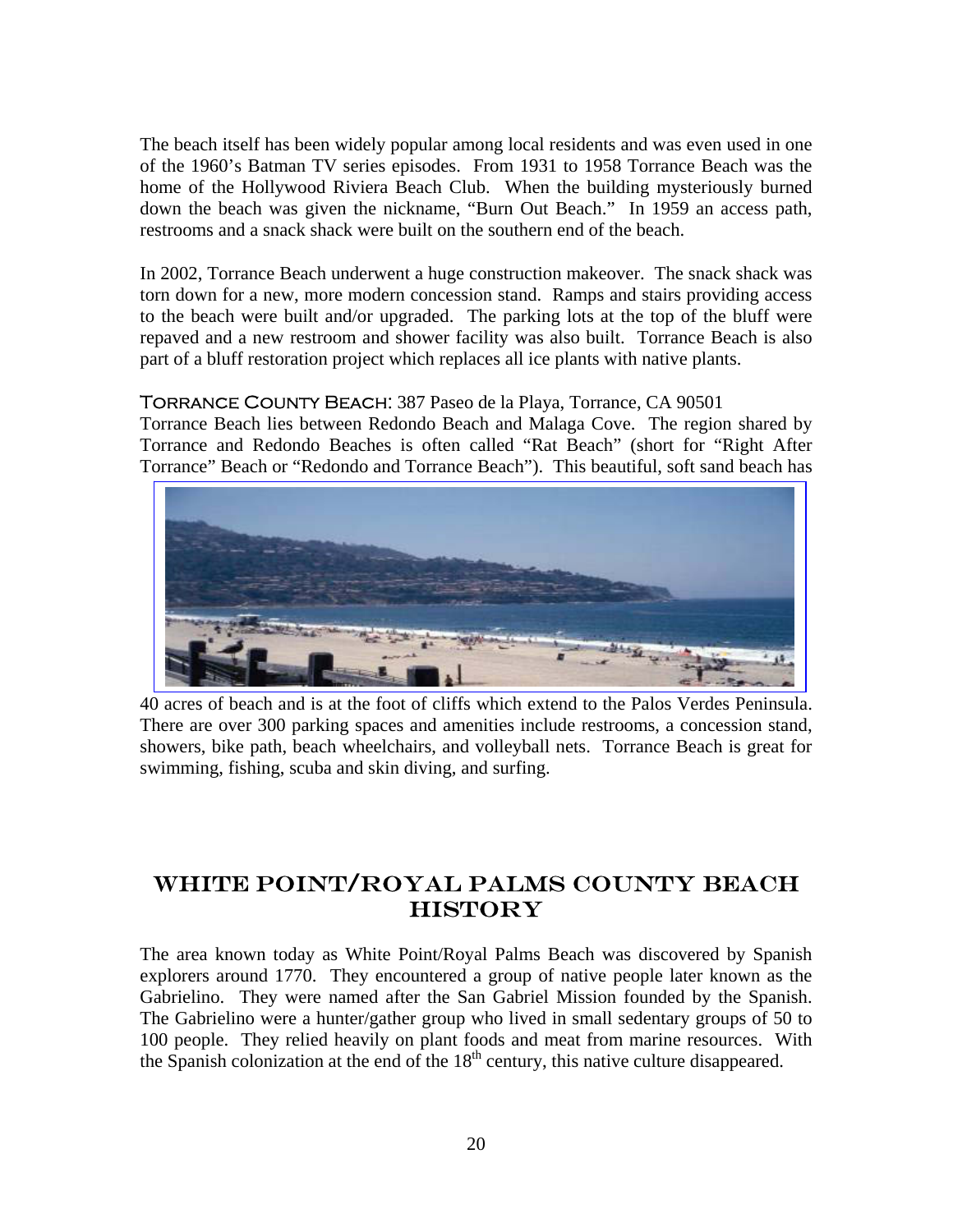In 1784, the area became part of California's first private land concession when a Spanish soldier named Juan Jose Dominguez received 75,000 acres in recognition for his service to the Crown. The land grant was named Rancho San Pedro. In 1827, Manuel Dominguez, the nephew of Juan Jose Dominguez, sold about two-thirds of the Rancho to Jose Dolores Sepulveda. Sepulveda named it Rancho de los Palos Verdes and used it primarily as a cattle ranch. By the 1860's flood and drought had ravaged the Rancho's cattle and crops.



In 1898, 12 fishermen arrived from what was the small town of Los Angeles and discovered the abundance of lobster and abalone at the reef. current owner, Ramon Sepulveda, built housing for them and leased the beachfront land to the fishermen. Soon they were harvesting two tons of abalone a day. They also harvested lobster, octopus, red crab, sea urchins, and sea snails. In 1906, with the stocks of abalone close to depletion, the state legislature restricted the take of abalone and the operation folded.

Japanese Fishermen San Pedro Bay Historical Society



The discovery of geothermal sulfur hot springs soon revived the area. In 1917, Tojuro Tagami and his brother Tamiji, in partnership with Ramon Sepulveda, built a bathhouse and resort around the natural sulfur spring. They blasted roads and dug out the sulfur hot spring. By 1925 the resort was

completed and consisted of a 2-story hotel and restaurant, three salt water plunges, an enclosed boating area and the bathhouse. The White Point Hot Spring Hotel, as it was called, was highly popular in the 1920's and 1930's. It was a favorite place for Japanese-Americans to come for picnics and entertainment. Then in 1933 the Long Beach earthquake closed the vent from which the sulfur water was pumped out to the baths. This, along with the economic depression, forced the resort to close in the late 1930's.

The Japanese farmers at White Point were forced to leave following the bombing of Pearl Harbor. On February 7, 1942, federal agents raided the community and by April the families had been moved to internment camps. During World War II, White Point was taken by the federal government and incorporated into the Coastal Defense system of Fort MacArthur. The spa and resort were demolished. After the war, Fort MacArthur still served as a training base and eventually became an antiaircraft missile site. By 1974, the missile sites had become obsolete and were shut down. In 1978 the Federal Government transferred the 30-acres that comprise White Point Beach over to Los Angeles County under the "Federal Lands to Parks" program.

On June 5, 1997, a new park complex was dedicated on the site. Palm-shaded picnic tables, new restroom facilities, and a new children's play area were built by the Department of Beaches and Harbors with \$2 million in bond funds. The dedication's guests included descendants of the Tagami family, who built and operated the hotel and spa that had made the area so popular decades before.